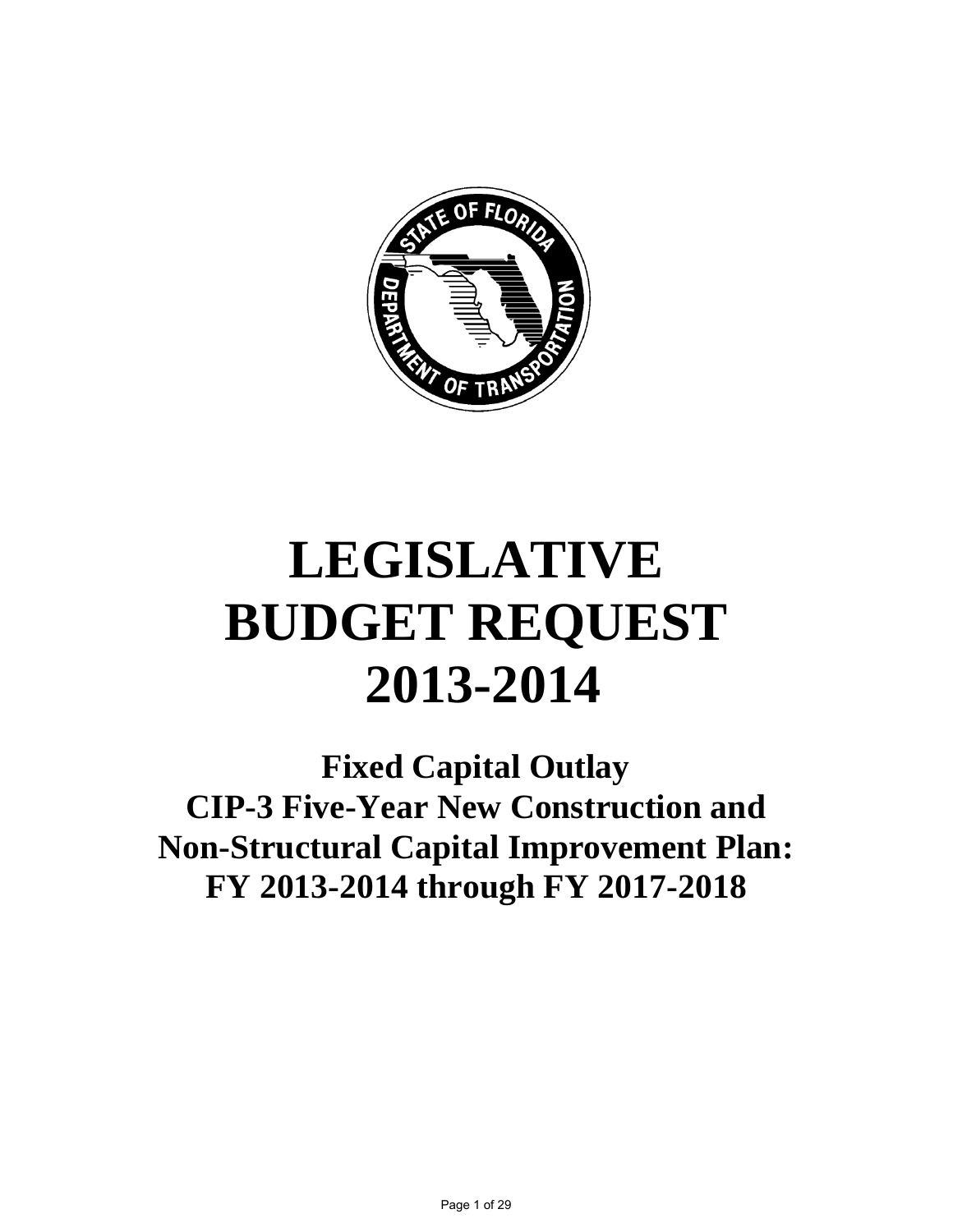

# **LEGISLATIVE BUDGET REQUEST 2013-2014**

# CIP-3 Project Explanation – Highway Operations

- (i) CIP-3: New Construction Project (Sarasota-Manatee Operations Center, Manatee County, Appropriation Category 088650)
- (ii) CIP-3: New Construction Project (Cocoa Operations Center, Brevard County, Appropriation Category 088745)
- (iii) CIP-3: New Construction Project (Ocala Operations Center, Marion County, Appropriation Category 088628)
- (iv) CIP-3: New Construction Project (St. Augustine Operations Center, St. Johns County, Appropriation Category 080002)
- (v) CIP-3: New Construction Project (Orlando Office Complex / Regional Transportation Management Center, Orange County, Appropriation Category 080002)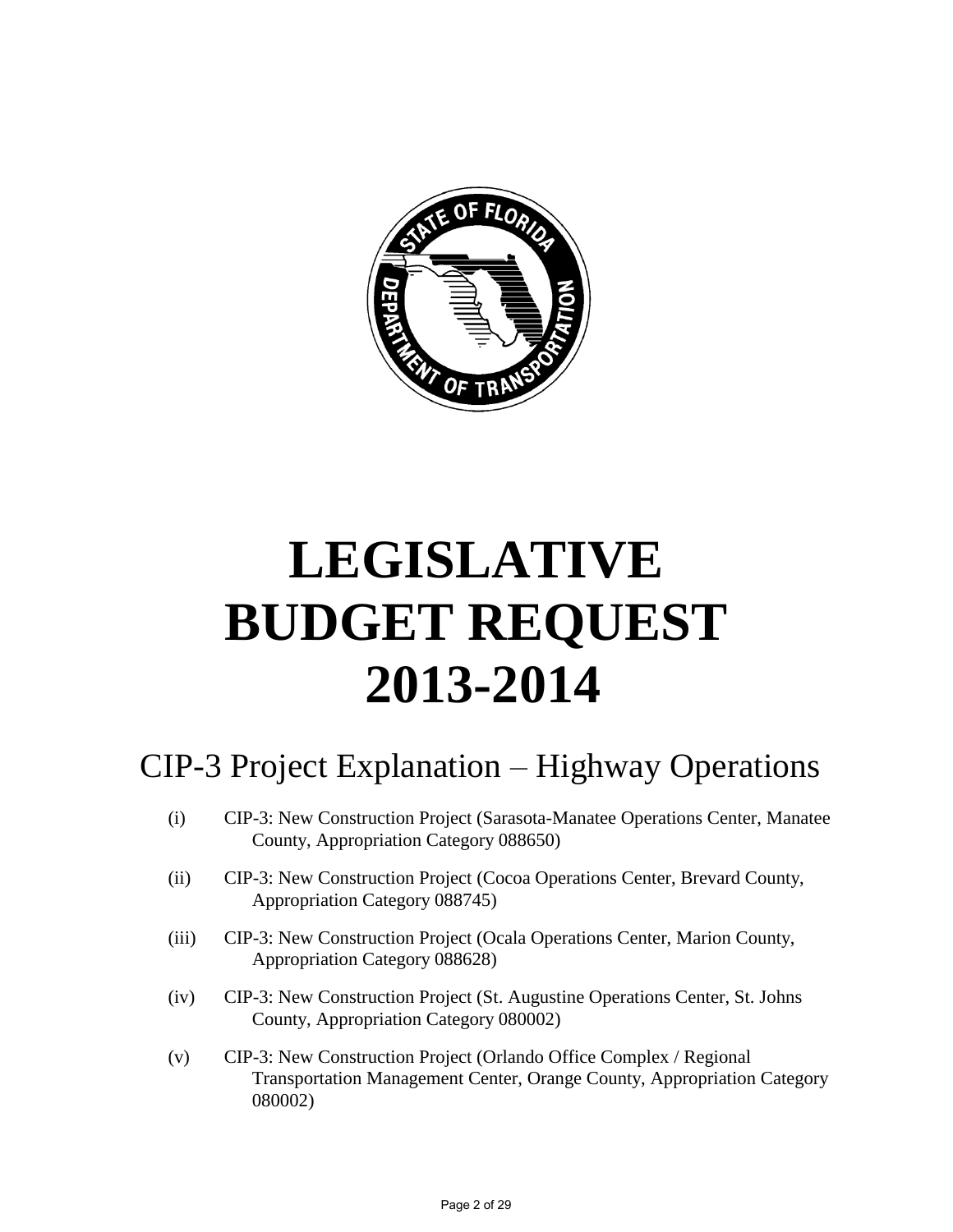| Agency:                                                     | <b>TRANSPORTATION</b>                 |                                           |                                         | <b>Agency Priority:</b>            |                                                       | $\overline{2}$                |                                    |  |  |  |
|-------------------------------------------------------------|---------------------------------------|-------------------------------------------|-----------------------------------------|------------------------------------|-------------------------------------------------------|-------------------------------|------------------------------------|--|--|--|
| <b>Budget Entity and</b><br><b>Budget Entity Code:</b>      | <b>Highway Operations</b><br>55150200 |                                           |                                         | <b>Project Category:</b>           |                                                       | <b>SPTM</b>                   |                                    |  |  |  |
| <b>Appropriation</b><br><b>Category Code:</b>               | 088650                                |                                           |                                         | <b>LRPP Narrative Page:</b>        |                                                       | N/A                           |                                    |  |  |  |
| <b>PROJECT TITLE:</b>                                       |                                       | <b>SARASOTA-MANATEE OPERATIONS CENTER</b> |                                         |                                    |                                                       |                               |                                    |  |  |  |
| <b>Statutory Authority:</b>                                 |                                       | Section 216.043, F.S.                     |                                         |                                    |                                                       |                               |                                    |  |  |  |
| To be Constructed by:                                       |                                       | Contract?                                 |                                         |                                    |                                                       |                               |                                    |  |  |  |
|                                                             |                                       | (Y/N)                                     | Y                                       | (Y/N)                              | N                                                     |                               |                                    |  |  |  |
| <b>Facility</b><br><b>Type</b>                              | <b>Service</b><br>Load                | <b>Planned</b><br><b>Used Factor</b>      | <b>User Stations</b><br><b>Required</b> | <b>Existing</b><br><b>Stations</b> | <b>New User</b><br><b>Stations</b><br><b>Required</b> | <b>Space</b><br><b>Factor</b> | <b>Net Area</b><br><b>Required</b> |  |  |  |
| <b>Administration/Office Building</b>                       | N/A                                   | N/A                                       | N/A                                     | N/A                                | N/A                                                   | N/A                           | N/A                                |  |  |  |
| Auditorium/Emergency Oper Ctr                               | N/A                                   | N/A                                       | N/A                                     | N/A                                | N/A                                                   | N/A                           | N/A                                |  |  |  |
| Auto Shop/Mini Service Welding<br>Shop                      | N/A                                   | N/A                                       | N/A                                     | N/A                                | N/A                                                   | N/A                           | N/A                                |  |  |  |
| Warehouse                                                   | N/A                                   | N/A                                       | N/A                                     | N/A                                | N/A                                                   | N/A                           | N/A                                |  |  |  |
| Hazardous Building                                          | N/A                                   | N/A                                       | N/A                                     | N/A                                | N/A                                                   | N/A                           | N/A                                |  |  |  |
| Materials Storage Building                                  | N/A                                   | N/A                                       | N/A                                     | N/A                                | N/A                                                   | N/A                           | N/A                                |  |  |  |
| <b>Field Crew Building</b>                                  | N/A                                   | N/A                                       | N/A                                     | N/A                                | N/A                                                   | N/A                           | N/A                                |  |  |  |
| Covered Highway Equip Bldg                                  | N/A                                   | N/A                                       | N/A                                     | N/A                                | N/A                                                   | N/A                           | N/A                                |  |  |  |
| Car Wash/Waste Water Recycling<br>System                    | N/A                                   | N/A                                       | N/A                                     | N/A                                | N/A                                                   | N/A                           | N/A                                |  |  |  |
| Inmate                                                      | N/A                                   | N/A                                       | N/A                                     | N/A                                | N/A                                                   | N/A                           | N/A                                |  |  |  |
| <b>Geographic Location:</b>                                 | State Road 64                         |                                           |                                         |                                    |                                                       |                               |                                    |  |  |  |
| County:                                                     | Manatee                               |                                           |                                         |                                    |                                                       |                               |                                    |  |  |  |
| <b>Facility</b>                                             | <b>Net Area</b>                       | <b>Efficiency</b>                         | <b>Gross Area</b>                       | <b>Unit Cost</b>                   | Construction                                          |                               | Occupancy                          |  |  |  |
| <b>Type</b>                                                 | (square feet)                         | Factor                                    | (square feet)                           | \$                                 | Cost \$                                               |                               | Date                               |  |  |  |
| <b>Administration/Office Building</b>                       | N/A                                   | N/A                                       | 16,000                                  | 337.50                             | 5,400,000                                             |                               | 12/2016                            |  |  |  |
| Auditorium/Emergency Oper Ctr                               | N/A                                   | N/A                                       | 2,000                                   | 275.00                             | 550,000                                               |                               | 12/2016                            |  |  |  |
| Auto Shop/ Mini Service Welding                             | N/A                                   | N/A                                       | 9,000                                   | 175.00                             | 1,575,000                                             |                               | 12/2016                            |  |  |  |
| Warehouse                                                   | N/A                                   | $\rm N/A$                                 | 5,000                                   | 175.00                             | 875,000                                               |                               | 12/2016                            |  |  |  |
| <b>Hazardous Building</b>                                   | N/A                                   | N/A                                       | 1,000                                   | 150.00                             | 150,000                                               |                               | 12/2016                            |  |  |  |
| Materials Storage Building                                  | $\rm N/A$                             | $\rm N/A$                                 | 7,200                                   | 70.00                              | 504,000                                               |                               | 12/2016                            |  |  |  |
| <b>Field Crew Building</b>                                  | $\rm N/A$                             | $\rm N/A$                                 | 4,600                                   | 175.00                             | 805,000                                               |                               | 12/2016                            |  |  |  |
| Covered Highway Equipment<br>Car Wash/Waste Water Recycling | $\rm N/A$<br>N/A                      | $\rm N/A$<br>N/A                          | 4,000<br>1,000                          | 175.00<br>250.00                   | 700,000<br>250,000                                    |                               | 12/2016<br>12/2016                 |  |  |  |
| System                                                      |                                       |                                           |                                         |                                    |                                                       |                               |                                    |  |  |  |
| Inmate                                                      | N/A<br>1.1.2012                       | N/A                                       | 800                                     | 175.00                             | 140,000                                               |                               | 12/2016                            |  |  |  |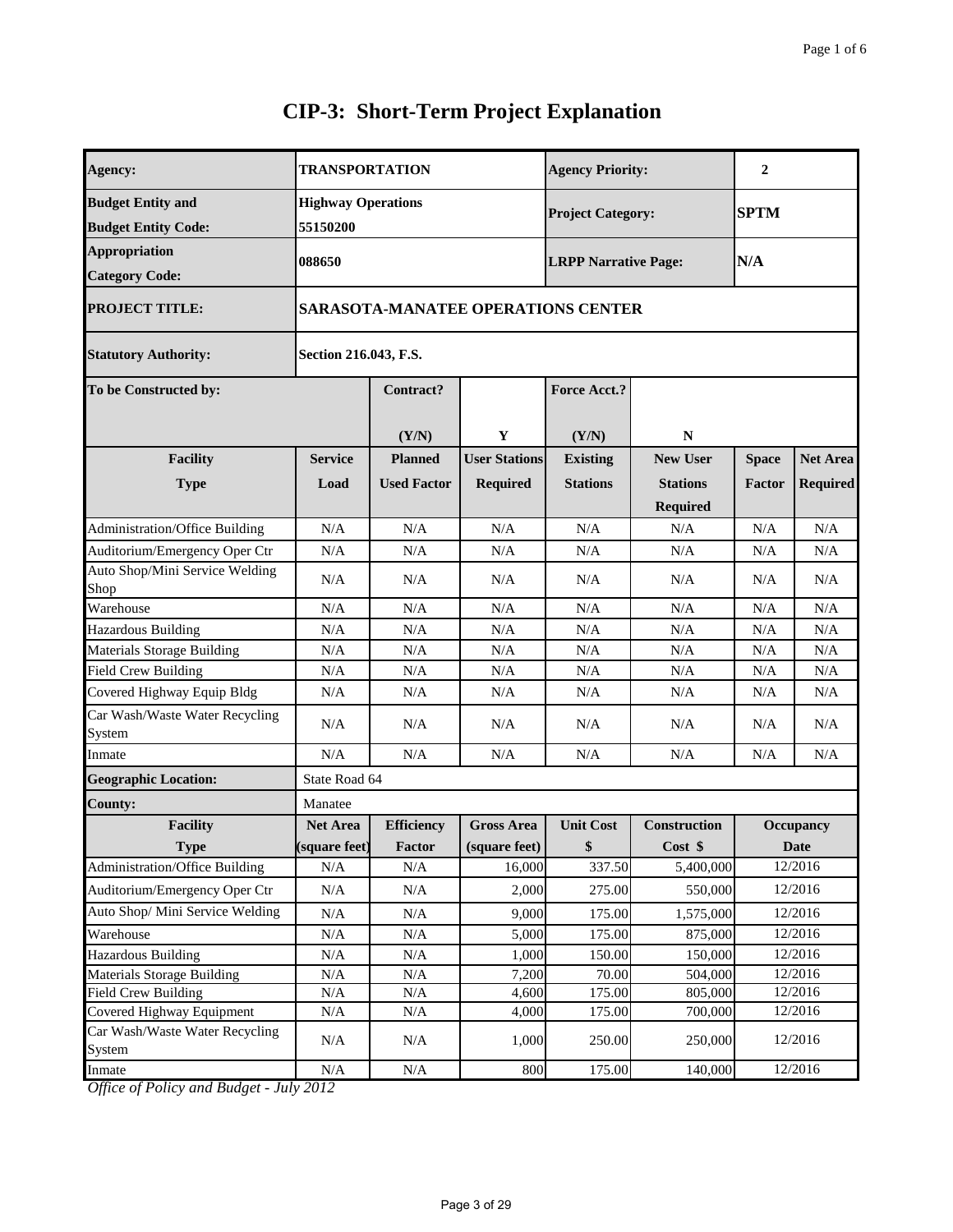# **SARASOTA-MANATEE OPERATIONS CENTER**

| <b>Schedule of Project Components</b>       | FY 2013-14   | FY 2014-15 | FY 2015-16 | FY 2016-17                         | FY 2017-18 |
|---------------------------------------------|--------------|------------|------------|------------------------------------|------------|
| <b>1. Basic Construction Costs</b>          | \$           | \$         | \$         | \$                                 | \$         |
| a. Construction Cost                        | 10,949,000   |            |            |                                    |            |
| b. Permits, Inspections, Impact Fees        | 250,000      |            |            |                                    |            |
| c. Communication requirements               | 600,000      |            |            |                                    |            |
| (conduits, wiring, etc.)                    |              |            |            |                                    |            |
| d. Utilities outside building               | 300,000      |            |            |                                    |            |
| e. Site Development (roads, paving, etc.)   | 2,100,000    |            |            |                                    |            |
| f. Energy efficient equipment               | 1,000,000    |            |            |                                    |            |
| g. Art allowance                            | 54,745       |            |            |                                    |            |
| (Section 255.043, Florida Statutes)         |              |            |            |                                    |            |
| h. Other                                    | 1,094,900    |            |            |                                    |            |
| Subtotal:                                   | \$16,348,645 |            |            |                                    |            |
| 2. Other Project Costs                      | \$           | \$         | \$         | \$                                 | \$         |
| a. Land/Existing Facility Acquisition       |              |            |            |                                    |            |
| <b>b. Professional Services</b>             | 750,000      |            |            |                                    |            |
| 1) Planning/Programming                     |              |            |            |                                    |            |
| 2) Architectural/Engineering Fees           |              |            |            |                                    |            |
| 3) On-site representatives                  |              |            |            |                                    |            |
| 4) Testing/Surveys                          |              |            |            |                                    |            |
| 5) Other Professional Services              |              |            |            |                                    |            |
| c. Miscellaneous Costs                      | 750,000      |            |            |                                    |            |
| d. Moveable Equipment/Furniture             | 1,000,000    |            |            |                                    |            |
| Subtotal:                                   | 2,500,000    |            |            |                                    |            |
| 3. All Costs $(1 + 2)$                      | 18,848,645   |            |            |                                    |            |
| 4. Permit/Inspection Fees by                |              |            |            |                                    |            |
| <b>Local Authorities</b>                    | 75,000       |            |            |                                    |            |
| 5. State Fire Marshal Fees                  | 27,373       |            |            |                                    |            |
| <b>Total: All Costs by Fund</b>             |              |            |            |                                    |            |
| <b>Fund Code:</b><br>2540                   | 18,951,018   |            |            |                                    |            |
| <b>Fund Code:</b>                           |              |            |            |                                    |            |
| TOTAL $(3+4+5)$                             | \$18,951,018 |            |            |                                    |            |
| <b>Appropriations to-date:</b>              |              |            |            | <b>Projected Costs Beyond CIP:</b> |            |
| <b>General Revenue N/A</b>                  |              |            |            | <b>General Revenue N/A</b>         |            |
| <b>Trust Funds</b> \$350,000 (FY 2006/2007) |              |            |            | <b>Trust Funds</b>                 | <b>ISO</b> |
| <b>TOTAL</b> \$350,000                      |              |            |            | <b>TOTAL</b> \$0                   |            |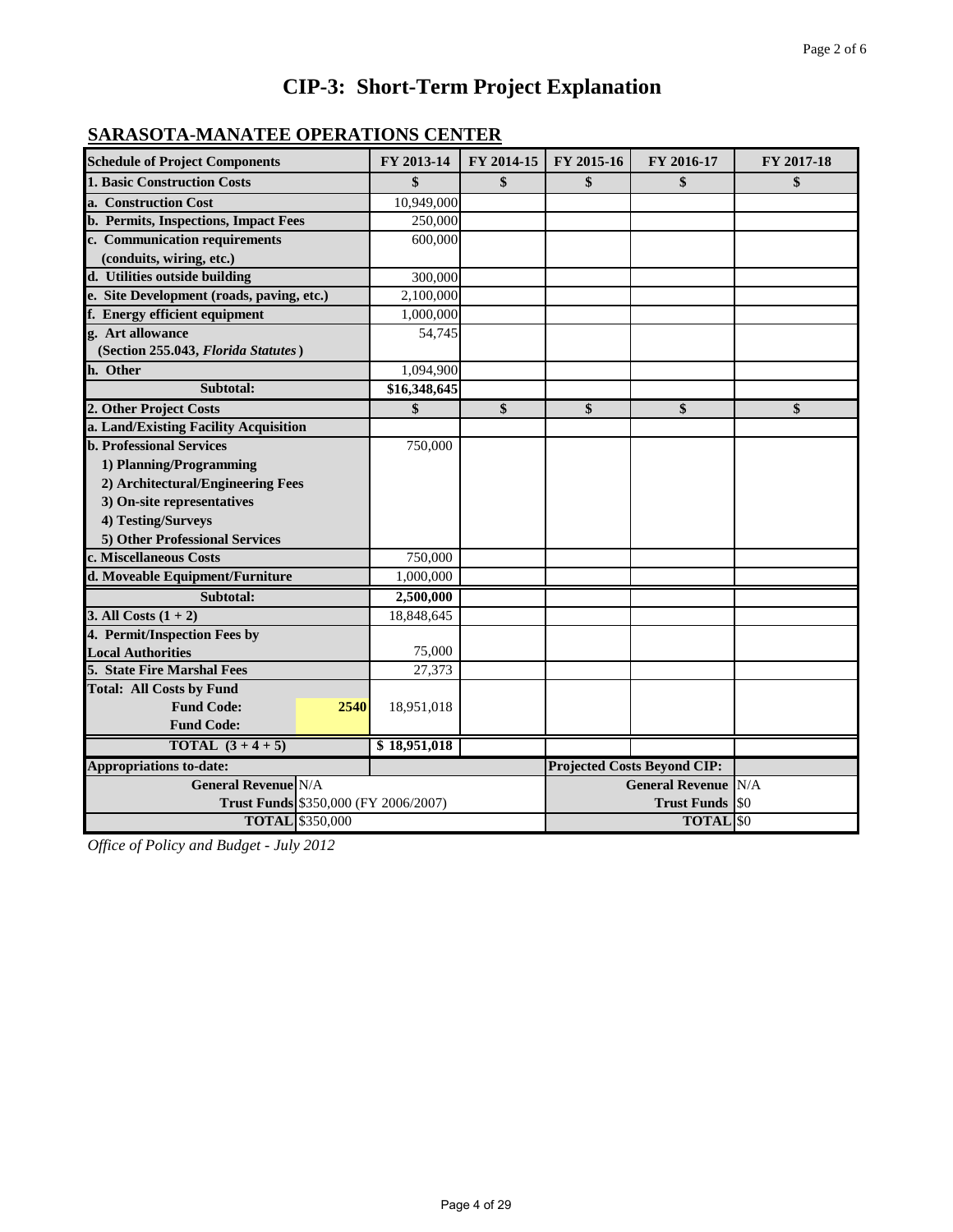| <b>Changes in Agency Service Costs</b> |  | FY 2013-14 | FY 2014-15 | FY 2015-16 | FY 2016-17 | FY 2017-18 |
|----------------------------------------|--|------------|------------|------------|------------|------------|
| <b>Fund Code</b><br>Category           |  | \$         | \$         | \$         | S          | \$         |
| <b>Salaries &amp; Benefits</b>         |  |            |            |            |            |            |
| <b>Subtotal</b>                        |  | N/A        | N/A        | N/A        | N/A        | N/A        |
| <b>OPS</b>                             |  |            |            |            |            |            |
| <b>Subtotal</b>                        |  | N/A        | N/A        | N/A        | N/A        | N/A        |
| <b>Expenses</b>                        |  |            |            |            |            |            |
| <b>Subtotal</b>                        |  | N/A        | N/A        | N/A        | N/A        | N/A        |
| Other (Specify)                        |  |            |            |            |            |            |
| <b>Subtotal</b>                        |  | N/A        | N/A        | N/A        | N/A        | N/A        |
| <b>Fund Totals</b>                     |  |            |            |            |            |            |
|                                        |  | N/A        | N/A        | N/A        | N/A        | N/A        |
| <b>TOTAL</b>                           |  | N/A        | N/A        | N/A        | N/A        | N/A        |

*Office of Policy and Budget - July 2012*

### **SARASOTA-MANATEE OPERATIONS CENTER**

**SARASOTA-MANATEE OPERATIONS CENTER**

Budget is requested to initiate a design-build project to construct a new Sarasota-Manatee Operations Center located in District One, Manatee County. This project will consolidate 30 existing Maintenance and Construction buildings at one location, and house 78 employees. Budget was appropriated in FY 2006/2007 for the development of a design-criteria package and site plan. Budget is requested for construction and other project related costs of the Operations Center. The new facility will consist of 10 buildings totaling 50,600 square feet (s.f.) and will be located at a site already owned by the Department. The Operations Center will provide maintenance of existing highways and bridges, as well as, construction of new facilities in both Sarasota and Manatee counties which continue to be high growth areas for District One.

This project is consistent with the Department's long range plan to create a Sarasota-Manatee Operations Center by combining Maintenance and Construction at one location. When the Department made the decision to move toward the Operations Center concept, the District moved forward in streamlining the organizational structure by collapsing management levels from two separate engineers (Maintenance Engineer and Construction Engineer) into one Operations Center Engineer. The Field Operations, Permits, Administrative, Shop, Warehouse, Maintenance Contracts, Construction Contracts, and Technical Service functions were consolidated under the Operations Center Engineer. Further consolidation will consist of reducing the number of existing buildings from 30 to 10 new buildings.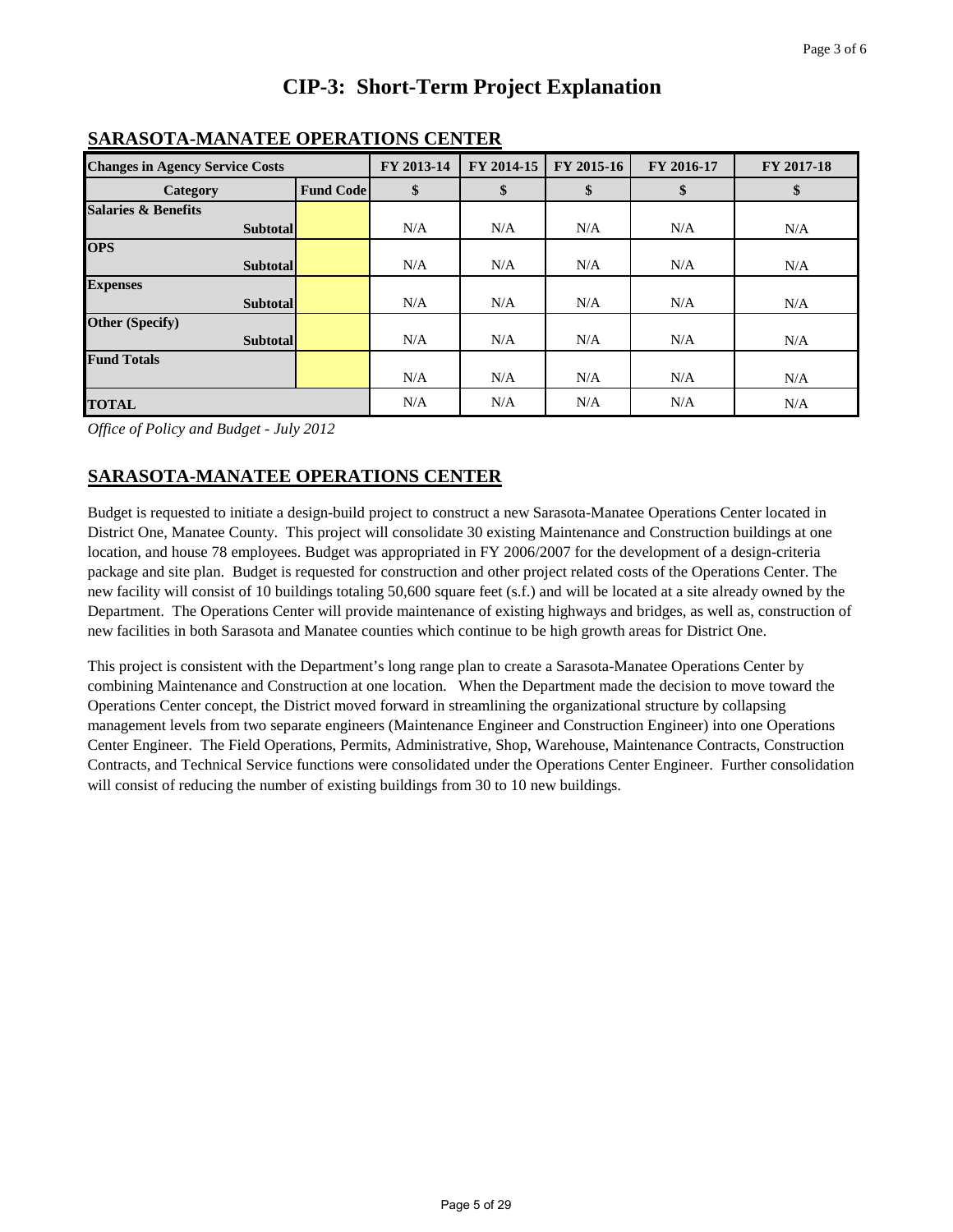**Purpose, Need, Scope, Relationship of Project to Agency Objectives:** 

### **SARASOTA-MANATEE OPERATIONS CENTER**

Structures at the existing facility consist of 30 buildings totaling 42,408 s.f. with 78 employees as follows:

|                               | $\frac{\text{# of}}{\text{# of}}$ |                  |                                                    |  |  |  |  |  |  |  |
|-------------------------------|-----------------------------------|------------------|----------------------------------------------------|--|--|--|--|--|--|--|
| <b>Facility Type</b>          | SF                                |                  | <b>Employees Functions Performed</b>               |  |  |  |  |  |  |  |
| 1) Administration Ofc Bldg    | 2,920                             | $8\,$            | Operations Management & Administration             |  |  |  |  |  |  |  |
| 2) Technical Serv Ofc Bldg    | 2,123                             | 6                | Equal Employment Opportunity, Estimates, Asphalt,  |  |  |  |  |  |  |  |
|                               |                                   |                  | & Utilities                                        |  |  |  |  |  |  |  |
| 3) Warehouse Building         | 2,972                             | $\mathbf{2}$     | Warehouse                                          |  |  |  |  |  |  |  |
| 4) Vending/Gas Meter Bldg     | 154                               | $\boldsymbol{0}$ | Vending machines/Gas tank meters                   |  |  |  |  |  |  |  |
| 5) Shop Building              | 3,079                             | 3                | Shop                                               |  |  |  |  |  |  |  |
| 6) Truck Shed Building        | 2,300                             | $\boldsymbol{0}$ | Storage, Herbicide/Small Equipment                 |  |  |  |  |  |  |  |
| 7) Tool Shed Building         | 1,916                             | $\boldsymbol{0}$ | Storage, permit files & Concrete Crew Repair Tools |  |  |  |  |  |  |  |
|                               |                                   |                  | & Supplies                                         |  |  |  |  |  |  |  |
| 8) Foreman's Ofc Bldg         | 1,131                             | 16               | <b>Field Operations</b>                            |  |  |  |  |  |  |  |
| 9) Compressor/Generator       | 243                               | $\boldsymbol{0}$ | <b>Emergency Power</b>                             |  |  |  |  |  |  |  |
| 10) Service Facility Building | 715                               | $\boldsymbol{0}$ | Lube Area                                          |  |  |  |  |  |  |  |
| 11) Ice Machine House Bldg    | 675                               | $\boldsymbol{0}$ | Ice                                                |  |  |  |  |  |  |  |
| 12) Storage Bins Building     | 7,200                             | $\boldsymbol{0}$ | Storage for Shell, Scrap & Fill                    |  |  |  |  |  |  |  |
| 13) Storage Metal Hut Bldg    | 1,320                             | $\boldsymbol{0}$ | Storage, Maintenance of Traffic Devices            |  |  |  |  |  |  |  |
| 14) Storage Shed Building     | 240                               | $\overline{0}$   | Storage, Inspector Equipment                       |  |  |  |  |  |  |  |
| 15) Storage/Inspectors Ofc    | 600                               | $\overline{4}$   | Inspectors Ofcs & Storage, Contract Files          |  |  |  |  |  |  |  |
| 16) Vehicle Wash Building     | 1,000                             | $\boldsymbol{0}$ | Vehicle Wash                                       |  |  |  |  |  |  |  |
| 17) Warehouse (Signs)         | 2,916                             | $\boldsymbol{0}$ | Storage, Signs                                     |  |  |  |  |  |  |  |
| 18) Forman's Building         | 242                               | 13               | <b>Field Operations</b>                            |  |  |  |  |  |  |  |
| 19) Office Building Permits   | 1,300                             | 5                | Permits                                            |  |  |  |  |  |  |  |
| 20) Electrical/Carpenter Shop | 2,535                             | 3                | Electrical, Carpentry & Safety Office              |  |  |  |  |  |  |  |
| 21) Steel Storage Shed        | 120                               | $\boldsymbol{0}$ | Storage, Hazardous Materials                       |  |  |  |  |  |  |  |
| 22) Welding Shop              | 2,400                             | 1                | Welding                                            |  |  |  |  |  |  |  |
| 23) Storage Steel Shed        | 135                               | $\boldsymbol{0}$ | Storage, Misc Tools                                |  |  |  |  |  |  |  |
| 24) Portable Restroom Bldg    | 504                               | $\mathbf{0}$     | Restroom                                           |  |  |  |  |  |  |  |
| 25) Contracts Bldg Trailer    | 480                               | 3                | Trainee/Consultants                                |  |  |  |  |  |  |  |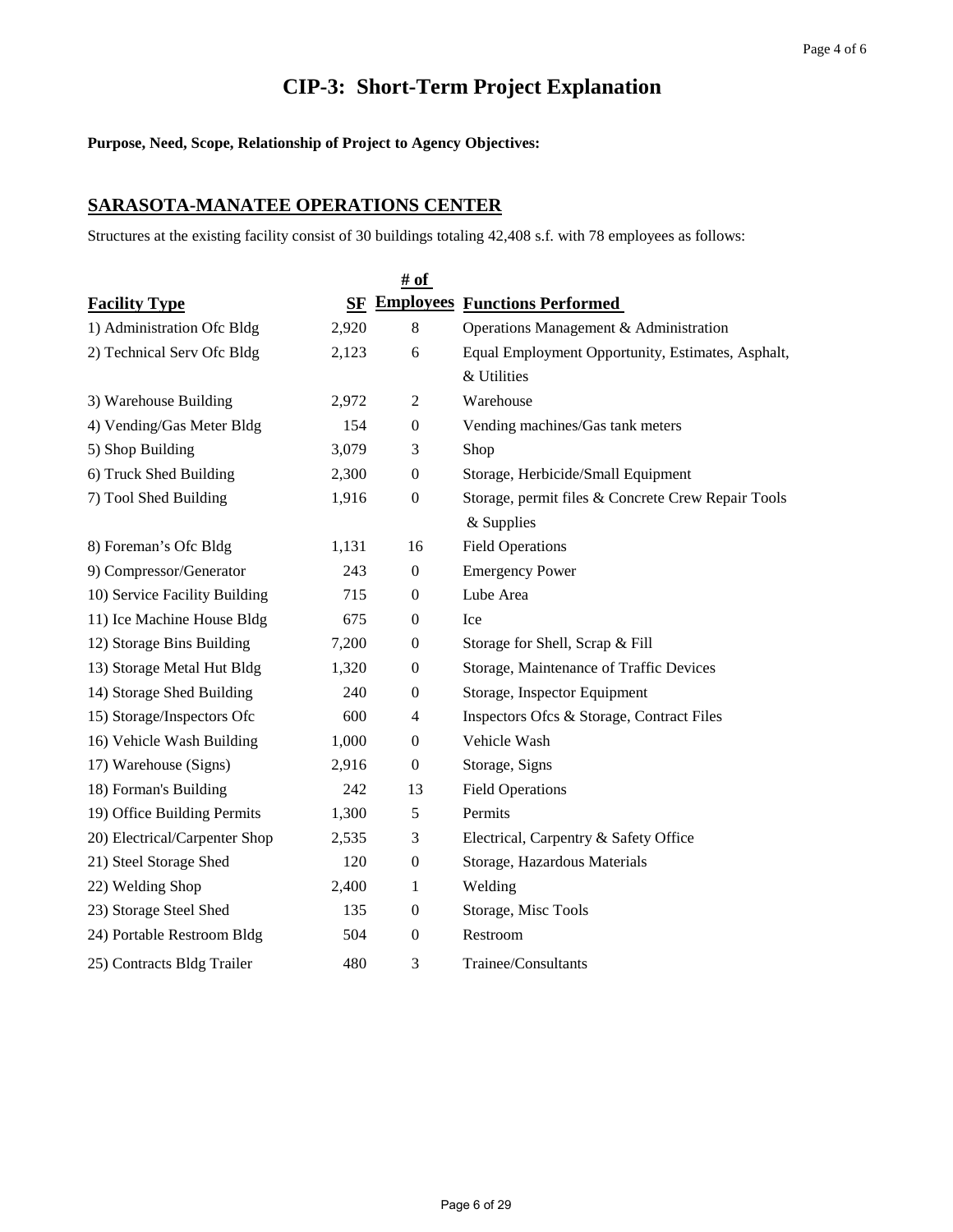#### **SARASOTA-MANATEE OPERATIONS CENTER**

Existing facility continued:

|                                |        | # of           |                                      |
|--------------------------------|--------|----------------|--------------------------------------|
| <b>Facility Type</b>           |        |                | S.F. Employees Functions Performed   |
| 26) Contracts Building Trailer | 552    | 3              | <b>Consultant Contracts</b>          |
| 27) Utility Shed               | 48     | $\overline{0}$ | <b>Nuclear Density Gauge Storage</b> |
| 28) Contracts Office           | 644    | 4              | Maintenance Contracts                |
| 29) Modular Building           | 1,344  | 7              | In-house Contracts                   |
| 30) Storage/Dept-Corrections   | 600    | 0              | Dept of Correction Officer's Storage |
| $Total =$                      | 42.408 | 78             |                                      |

NOTE: It is the intent of the Department to properly clean up the soil contamination at the existing property and the trustees (Department of Environmental Protection) will determine the property's disposition.

New facility: Structures at the new Operations Center will include the facility types shown below. There will be one fixed wall office of 160 square feet with all others being cubicles ranging in size from 75 s.f. to 120 s.f. with the larger rooms for managers and/or supervisors.

| TVOW TACITIES.                        |        | $#$ of           |                                                         |
|---------------------------------------|--------|------------------|---------------------------------------------------------|
| <b>Facility Type</b>                  |        |                  | <b>S.F. Employees Functions Performed</b>               |
| 1) Administration Office Bldg         | 16,000 | 41               | Operations Management, Admin, Contracts, Permits,       |
| Auditorium/Emergency Oper Ctr         |        |                  | Technical Services, Safety, Files                       |
| (part of Administration Bldg)         | 2,000  | $\boldsymbol{0}$ | Emergency Operations Center - capacity for several      |
|                                       |        |                  | agencies and auditorium for meetings/training           |
| 2) Auto Shop                          | 9,000  | 6                | Mechanic Shop /Mini Serv. Facility & Welding, Carpentry |
| 3) Warehouse                          | 5,000  | 2                | Warehouse                                               |
| 4) Hazardous Building                 | 1,000  | $\overline{0}$   | Storage                                                 |
| 5) Materials Storage - Open           | 7,200  | $\boldsymbol{0}$ | Storage for Shell, Scrap, and Fill                      |
| 6) Field Crew Oper Bldg               | 4,600  | 29               | <b>Field Operations (Routine Maintenance)</b>           |
| 7) Covered Hwy Equip Storage          | 4,000  | N/A              | Maintenance of Traffic Devices, Herbicides, Boat,       |
|                                       |        |                  | & Small Equipment                                       |
| 8) Car Wash/Recycling Facility        | 1,000  | N/A              | <b>Maintain Fleet Vehicles</b>                          |
| 9) Radio Tower (move existing towers) |        | N/A              | <b>Fleet Radio Communication</b>                        |
| 10) Inmate Storage/ Bathroom          | 800    | N/A              | Storage / Bathroom                                      |
| $Total =$                             | 50,600 | 78               |                                                         |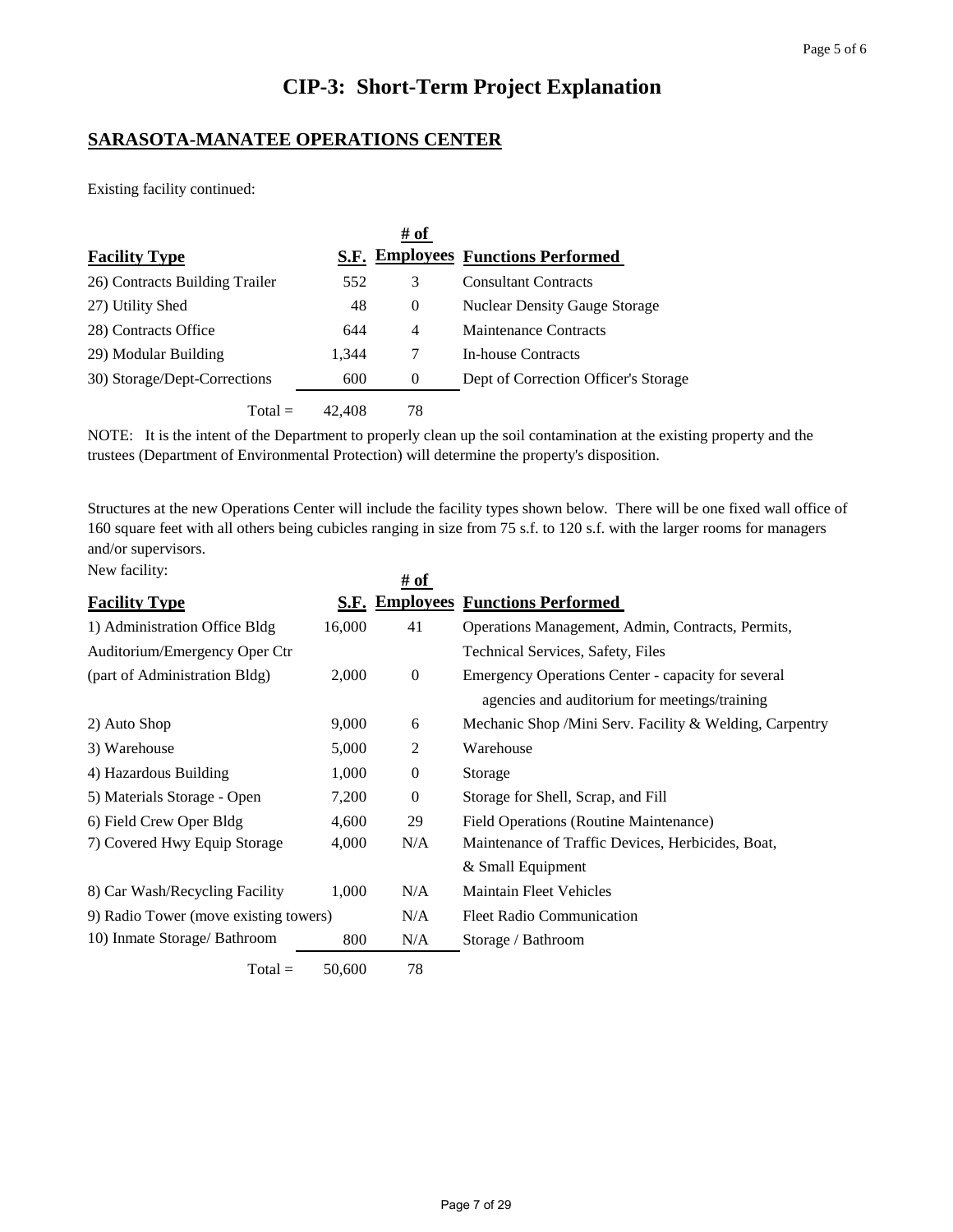#### **SARASOTA-MANATEE OPERATIONS CENTER**

The existing buildings are in very poor condition (well over 60 years old) and present both health and safety issues for the employees and visitors. The facilities do not meet current life safety codes, hurricane wind code requirements, building codes, Americans with Disabilities Act (ADA) compliance, and energy efficiency requirements. The old structures, in most cases, contain asbestos. A recent air quality study (9/27/12) identified fungal growth in a trailer that required staff to vacate the structure, which is used for office space. The existing plumbing has cast iron drains that have deteriorated and require constant repair. Several air conditioning units have required repairs on numerous occasions in recent years and several of the equipment storage buildings have leaks that require constant repair. The existing electrical system is inadequate and efforts to repair the yard's electrical service and computer networking have been difficult due to the restrictions placed on the site by the Environmental Protection Agency (EPA). The Department has been able to run some fiber optic cabling for the computer systems successfully; however, additional repairs are needed. Many of these structures, i.e., trailers, do not meet current wind requirements. This could further limit the Department's response in a hurricane emergency, with staff having to be relocated to other sites. Many of the existing structures are small and scattered over the whole area of the yard which makes them inefficient and costly to maintain. Some of the space has been supplemented with trailers acquired from right of way purchases. Many buildings have been remodeled over the years to maximize the space into more productive areas with limited success.

The existing Sarasota Operations Center has significant problems with flooding during heavy storms and hurricanes, which requires evacuation of the site, limiting the Department's ability for emergency response. Additionally, the current site is under a Consent Order from the EPA for contamination of soil from adjoining property. There is pending litigation against Electro Chemical, the source of the contamination, which is located adjacent to the existing yard.

The existing facility has one restricted access driveway to the main thoroughfare (US 301) which is shared with other businesses. As a result of an intersection improvement, the median opening on US 301 at the driveway location was closed. This closing has restricted all traffic to a right-in, right-out condition, requiring all vehicles and equipment to use local roads in the area. Large transport and dump trucks have to go approximately 5 miles out of the way to head north on Hwy 301 from the current site.

The available space is not adequate to meet daily requirements and is too small to house the current number of employees assigned to it. The shop is not suitable for servicing large equipment such as crew cabs or dump trucks which will not fit into the current space. The warehouse is not large enough to hold the materials required for routine maintenance activities. Consequently, remote borrow pits and off-site rentals have served as temporary storage sites. These various locations would make emergency response difficult to coordinate. Training for employees assigned to this site must be done in double sessions since the current training room can only accommodate half the current staff. It has been necessary to find alternate sites, including rental facilities for pre-bid, pre-construction, pre-work meetings and safety meetings.

Security Concerns: The current layout of buildings creates security concerns with staff working in various locations and visitors continuously driving past the "visitor check-in" sign, employees have safety concerns. If staff were centralized into one building, this situation would be eliminated.

Due to the existing site's significant flooding, life safety, code and environmental problems, and with old buildings in such disrepair, the Department's request to build a new operations center at an already owned Department location is consistent with good business practices (Agency Priority #2). Once the Department's operations are re-located to the new Sarasota-Manatee Operations Center location, the trustees (Department of Environmental Protection) of the existing Sarasota Operations property will determine its disposition.

| FY 2006/2007 - Funds authorized to develop a design criteria package and site plan | \$350,000    |
|------------------------------------------------------------------------------------|--------------|
| FY 2013/2014 - Budget is requested for the construction and other related costs    | \$18.951.018 |
| TOTAL PROJECT COST                                                                 | \$19.301.018 |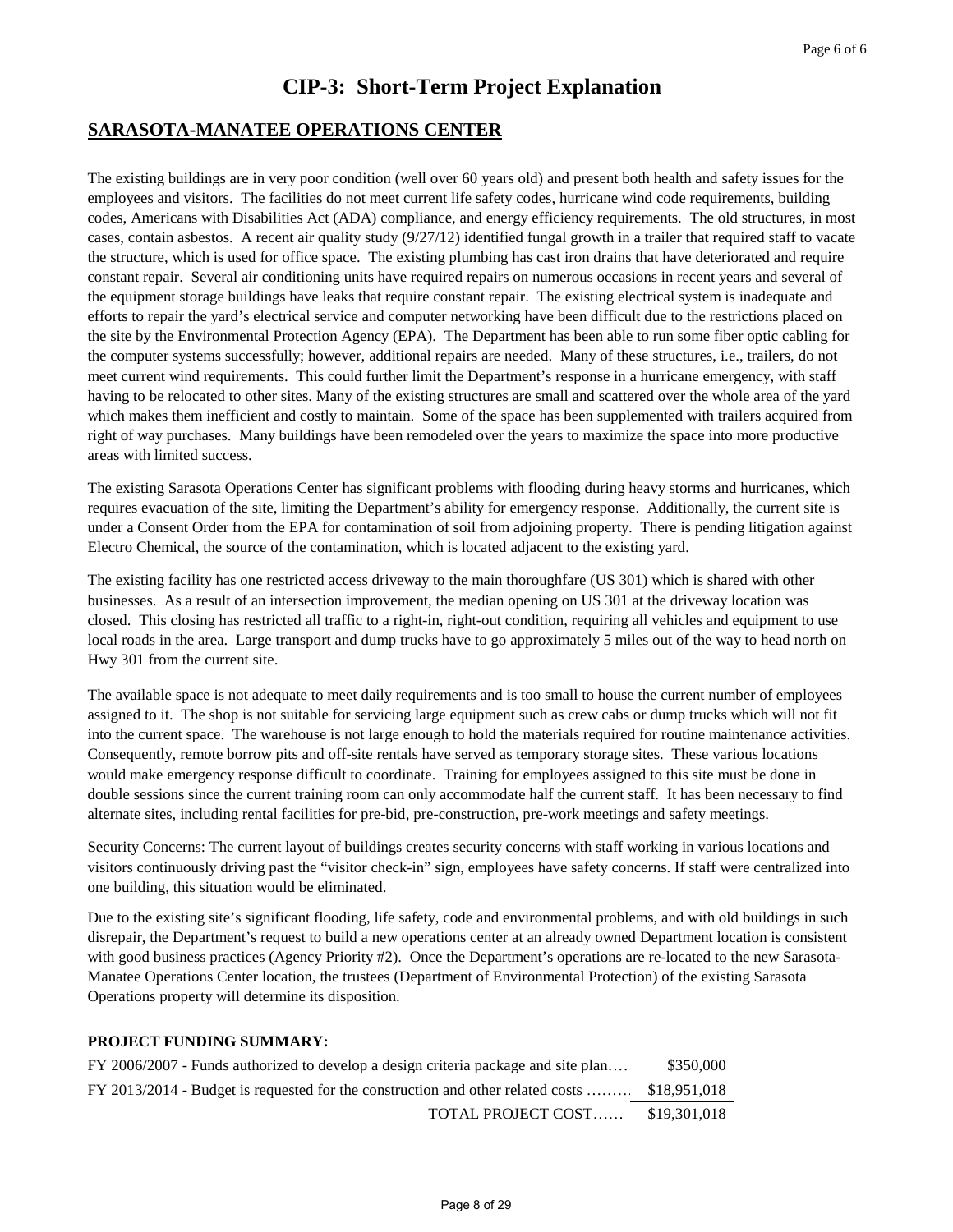| Agency:                                                | TRANSPORTATION                           |                                      |                                         | <b>Agency Priority:</b>            |                                                       | 4                      |                                    |  |  |
|--------------------------------------------------------|------------------------------------------|--------------------------------------|-----------------------------------------|------------------------------------|-------------------------------------------------------|------------------------|------------------------------------|--|--|
| <b>Budget Entity and</b><br><b>Budget Entity Code:</b> | <b>Highway Operations</b><br>55150200    |                                      |                                         | <b>Project Category:</b>           |                                                       | <b>SPTM</b>            |                                    |  |  |
| <b>Appropriation</b><br><b>Category Code:</b>          | 088745                                   |                                      |                                         | <b>LRPP Narrative Page:</b>        |                                                       | N/A                    |                                    |  |  |
| <b>PROJECT TITLE:</b>                                  | <b>COCOA (BREVARD) OPERATIONS CENTER</b> |                                      |                                         |                                    |                                                       |                        |                                    |  |  |
| <b>Statutory Authority:</b>                            | Section 216.043, F.S.                    |                                      |                                         |                                    |                                                       |                        |                                    |  |  |
| To be Constructed by:                                  |                                          | Contract?<br>(Y/N)                   | $\mathbf{Y}$                            | Force Acct.?<br>(Y/N)              | $\mathbf N$                                           |                        |                                    |  |  |
| <b>Facility</b><br><b>Type</b>                         | <b>Service</b><br>Load                   | <b>Planned</b><br><b>Used Factor</b> | <b>User Stations</b><br><b>Required</b> | <b>Existing</b><br><b>Stations</b> | <b>New User</b><br><b>Stations</b><br><b>Required</b> | <b>Space</b><br>Factor | <b>Net Area</b><br><b>Required</b> |  |  |
| Office                                                 | N/A                                      | N/A                                  | N/A                                     | N/A                                | N/A                                                   | N/A                    | N/A                                |  |  |
| Vehicle Repair<br>Shop/Warehouse                       | N/A                                      | N/A                                  | N/A                                     | N/A                                | N/A                                                   | N/A                    | N/A                                |  |  |
| Crew Building                                          | N/A                                      | N/A                                  | N/A                                     | N/A                                | N/A                                                   | N/A                    | N/A                                |  |  |
| Hay Storage/ Equipment<br>Storage                      | N/A                                      | N/A                                  | N/A                                     | N/A                                | N/A                                                   | N/A                    | N/A                                |  |  |
| <b>Material Storage Bins</b>                           | N/A                                      | N/A                                  | N/A                                     | N/A                                | N/A                                                   | N/A                    | N/A                                |  |  |
| Scrap Metal Storage Bin                                | N/A                                      | N/A                                  | N/A                                     | N/A                                | N/A                                                   | N/A                    | N/A                                |  |  |
| Vehicle Wash (Re-locate)                               | N/A                                      | N/A                                  | N/A                                     | N/A                                | N/A                                                   | N/A                    | N/A                                |  |  |
| Fuel Island (Upgrade)                                  | N/A                                      | N/A                                  | N/A                                     | N/A                                | N/A                                                   | N/A                    | N/A                                |  |  |
| <b>Geographic Location:</b>                            | 555 Camp Road, Cocoa, Florida            |                                      |                                         |                                    |                                                       |                        |                                    |  |  |
| <b>County:</b>                                         | <b>Brevard</b>                           |                                      |                                         |                                    |                                                       |                        |                                    |  |  |
| <b>Facility</b><br><b>Type</b>                         | <b>Net Area</b><br>(square feet)         | <b>Efficiency</b><br>Factor          | <b>Gross Area</b><br>(square feet)      | <b>Unit Cost</b><br>\$             | <b>Construction</b><br>Cost \$                        |                        | <b>Occupancy</b><br><b>Date</b>    |  |  |
| Office                                                 | N/A                                      | N/A                                  | 26,385                                  | 160.98                             | 4,247,457                                             |                        | 12/2016                            |  |  |
| Vehicle Repair<br>Shop/Warehouse                       | $\rm N/A$                                | N/A                                  | 16,000                                  | 192.46                             | 3,079,360                                             |                        | 12/2016                            |  |  |
| Crew Building                                          | N/A                                      | N/A                                  | 4,000                                   | 124.63                             | 498,520                                               |                        | 12/2016                            |  |  |
| Hay Storage/ Equipment<br>Storage                      | $\rm N/A$                                | N/A                                  | 6,080                                   | 62.81                              | 381,885                                               |                        | 12/2016                            |  |  |
| <b>Material Storage Bins</b>                           | $\rm N/A$                                | $\rm N/A$                            | 3,600                                   | 66.86                              | 240,696                                               |                        | 12/2016                            |  |  |
| <b>Scrap Metal Storage Bin</b>                         | $\rm N/A$                                | $\rm N/A$                            | 1,200                                   | 27.31                              | 32,772                                                |                        | 12/2016                            |  |  |
| <b>Motorcycle Parking Canopy</b>                       | N/A                                      | N/A                                  | 1                                       | 76,369                             | 76,369                                                |                        | 12/2016                            |  |  |
| Vehicle Wash (Re-locate)                               | N/A                                      | N/A                                  | $\mathbf{1}$                            | 140,429                            | 140,429                                               |                        | 12/2016                            |  |  |
| Fuel Island (Upgrade)                                  | N/A                                      | N/A                                  | $\mathbf{1}$                            | 73,004                             | 73,004                                                |                        | 12/2016                            |  |  |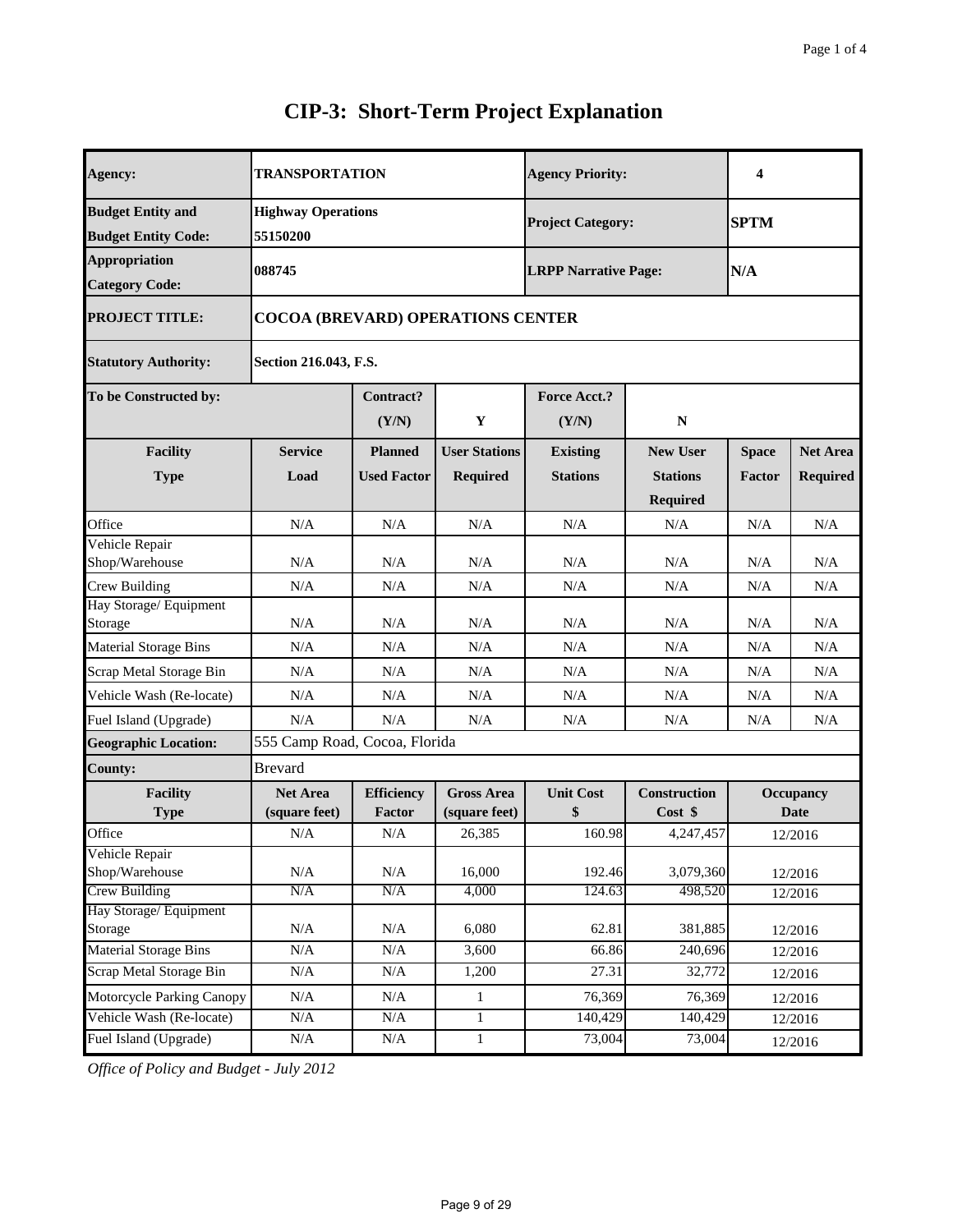## **COCOA (BREVARD) OPERATIONS CENTER**

| <b>Schedule of Project Components</b>            |                  | FY 2013-14      | FY 2014-15            | FY 2015-16                         | FY 2016-17              | FY 2017-18           |
|--------------------------------------------------|------------------|-----------------|-----------------------|------------------------------------|-------------------------|----------------------|
| <b>1. Basic Construction Costs</b>               |                  | \$              | \$                    | \$                                 | \$                      | \$                   |
| a. Construction Cost                             |                  |                 | 8,770,491             |                                    |                         |                      |
| b. Permits, Inspections, Impact Fees             |                  |                 | 167,458               |                                    |                         |                      |
| c. Communication requirements                    |                  |                 | 600,469               |                                    |                         |                      |
| (conduits, wiring, etc.)                         |                  |                 |                       |                                    |                         |                      |
| d. Utilities outside building                    |                  |                 | 1,683,690             |                                    |                         |                      |
| e. Site Development (roads, paving, etc.)        |                  |                 | 4,983,006             |                                    |                         |                      |
| f. Energy efficient equipment                    |                  |                 | 550,355               |                                    |                         |                      |
| g. Art allowance                                 |                  |                 | 21,237                |                                    |                         |                      |
| (Section 255.043, Florida Statutes)              |                  |                 |                       |                                    |                         |                      |
| h. Other                                         |                  |                 | 877,036               |                                    |                         |                      |
| Subtotal:                                        |                  |                 | \$17,653,742          |                                    |                         |                      |
| <b>Schedule of Project Components</b>            |                  | FY 2013-14      | FY 2014-15            | FY 2015-16                         | FY 2016-17              | FY 2017-18           |
| 2. Other Project Costs                           |                  | \$              | \$                    |                                    | \$                      | \$                   |
| a. Land/Existing Facility Acquisition            |                  |                 | N/A                   |                                    |                         |                      |
| <b>b. Professional Services</b>                  |                  |                 | 1,662,398             |                                    |                         |                      |
| 1) Planning/Programming                          |                  |                 |                       |                                    |                         |                      |
| 2) Architectural/Engineering Fees                |                  |                 |                       |                                    |                         |                      |
| 3) On-site representatives<br>4) Testing/Surveys |                  |                 |                       |                                    |                         |                      |
| 5) Other Professional Services                   |                  |                 |                       |                                    |                         |                      |
| c. Miscellaneous Costs                           |                  |                 | 806,103               |                                    |                         |                      |
| d. Moveable Equipment/Furniture                  |                  |                 | 1,232,718             |                                    |                         |                      |
| Subtotal:                                        |                  |                 | \$3,701,219           |                                    |                         |                      |
| 3. All Costs $(1 + 2)$                           |                  |                 | \$21,354,961          |                                    |                         |                      |
| 4. Permit/Inspection Fees                        |                  |                 |                       |                                    |                         |                      |
| by Local Authorities                             |                  |                 | 137,277               |                                    |                         |                      |
| 5. State Fire Marshal Fees                       |                  |                 | 21,926                |                                    |                         |                      |
| <b>Total: All Costs by Fund</b>                  |                  |                 |                       |                                    |                         |                      |
| <b>Fund Code:</b>                                | 2540             |                 | 21,514,164            |                                    |                         |                      |
| <b>TOTAL</b> $(3 + 4 + 5)$                       |                  |                 | \$21,514,164          | $\overline{\$0}$                   |                         |                      |
| <b>Appropriations to-date:</b>                   |                  |                 |                       | <b>Projected Costs Beyond CIP:</b> |                         |                      |
| <b>General Revenue N/A</b>                       |                  |                 |                       |                                    | <b>General Revenue</b>  | N/A                  |
| Trust Funds \$412,642 (FY 2006/2007)             |                  |                 |                       |                                    | <b>Trust Funds</b>      | \$0                  |
| <b>TOTAL</b> \$412,642                           |                  |                 |                       |                                    | <b>TOTAL</b> \$0        |                      |
| <b>Changes in Agency Service Costs</b>           |                  |                 | FY 2013-14 FY 2014-15 | FY 2015-16                         | FY 2016-17              | FY 2017-18           |
| <b>Category</b>                                  | <b>Fund Code</b> | $\overline{\$}$ | $\sqrt{\frac{4}{5}}$  | \$                                 | $\sqrt{\frac{1}{2}}$    | $\sqrt{\frac{1}{2}}$ |
| <b>Salaries &amp; Benefits</b>                   |                  |                 |                       |                                    |                         |                      |
| Subtotal                                         |                  | $\rm N/A$       | N/A                   | N/A                                | N/A                     | $\rm N/A$            |
| <b>OPS</b>                                       |                  |                 |                       |                                    |                         |                      |
| <b>Subtotal</b>                                  |                  | N/A             | $\rm N/A$             | $\rm N/A$                          | N/A                     | N/A                  |
| <b>Expenses</b>                                  |                  |                 |                       |                                    |                         |                      |
| <b>Subtotal</b>                                  |                  | N/A             | N/A                   | $\rm N/A$                          | $\rm N/A$               | N/A                  |
| <b>Other (Specify)</b>                           |                  |                 |                       |                                    |                         |                      |
|                                                  |                  |                 |                       |                                    |                         |                      |
| Subtotal                                         |                  | N/A             | N/A                   | N/A                                | N/A                     | N/A                  |
| <b>Fund Totals</b>                               |                  | N/A             | N/A                   | $\mathsf{N}/\mathsf{A}$            | $\mathsf{N}/\mathsf{A}$ | N/A                  |
| <b>TOTAL</b>                                     |                  | N/A             | N/A                   | $\rm N/A$                          | $\rm N/A$               |                      |
|                                                  | $\overline{0}$   |                 |                       |                                    |                         | $\rm N/A$            |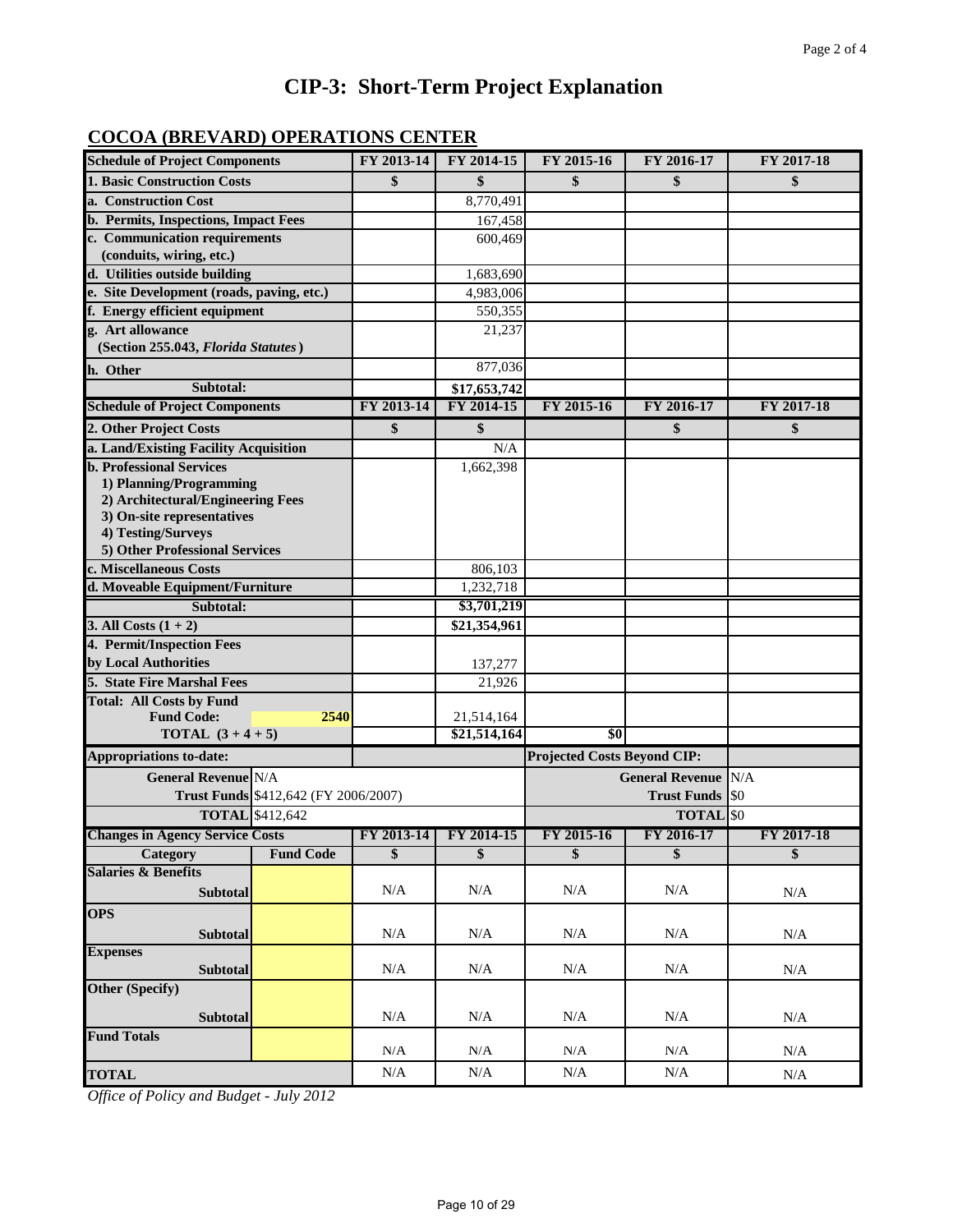#### **Purpose, Need, Scope, Relationship of Project to Agency Objectives:**

#### **COCOA (BREVARD) OPERATIONS CENTER**

Budget approval is requested to complete Phase II, construction and related costs, of the Cocoa (Brevard) Operations Center located in District Five in Brevard County, using the Design-Build concept. Design funds of \$412,642 were appropriated in FY 2006/2007 and the Design Criteria Process was initiated in July 2006 and completed in March 2007. The new Operations Center will be located in District Five in Brevard County and will consist of seven (7) new buildings, totaling approximately 46,000 square feet (s.f.), housing up to 71 employees and contract staff.

The current site consists of 23 buildings, totaling 36,499 s.f. and is occupied by 71 employees. The existing buildings at Operation Center are in very poor condition (over 65 years old) and present both health and safety issues for the employees and visitors. The majority of existing facilities do not meet current life safety code, building code standards, Americans with Disabilities Act (ADA) requirements, and energy efficiency requirements. The buildings, originally built as prison camp structures, are wood frame, wood siding construction or metal frame with corrugated metal siding. These buildings contain lead based paint, asbestos materials in the floor tiles, roof shingles and window caulking and several buildings are overcome with uncontrollable pest infestations. The plumbing and sanitary sewer systems are substandard for the number of employees assigned to the site. In 2007, the contract plans office building was determined to be structurally unsound and had to be demolished because severe wood rot due to water damage and dry termites. Archive documents that were located in this building had to be relocated to an unconditioned storage unit and are damaged due to humidity and mold. The only meeting room at the facility, built in 1932, was also determined unsafe to occupy and had to be vacated due to structural and termite damage, and will need to be demolished because of structural wood rot that is beyond repair. The unit contracted to lease a modular unit to provide temporary meeting room space until new construction is completed.

Construction employees were housed at another facility located in Cocoa. However, when the Department made the decision to move to the Operations Center concept, the responsibilities for both units were combined in one complex. The consolidation of the maintenance and construction units resulted in the deletion of seven positions due to organizational efficiency and also allowed for the reassignment of one position to the Orlando Metro North Maintenance Office. Due to the severe deterioration of the mobile homes that were being used for office space at the Construction location, the Department was forced to move forward with relocating the construction staff to the Maintenance facility in FY 2003-2004. In order to accomplish that move, a 48' X 60' modular office unit was leased to house a portion of the group and some minor renovations were performed to the old warehouse building to house other staff temporarily. In June 2006, seven Construction employees returned to the Maintenance Complex from a project field office and an additional 24' X 60' modular office unit was leased to accommodate those employees.

When the original lease term on the 48' X 60' modular unit was due to expire in June 2008, the Department requested a purchase price for the unit and made the decision to buy the modular office rather than rent. The purchase price saved the Department \$9,750 over the 5 year rental costs. In addition, this unit will be relocated to the Orlando Maintenance Facility and utilized as an archive storage unit once the new facility is built in Cocoa.

The new Operations Center will be constructed on the same property as the existing Cocoa Maintenance facility and will house 71 maintenance and construction employees and contract staff. The Department owns sufficient property to construct the new facility while still operating from the existing site, with few disruptions. The site abuts several correctional and jail facilities on the west property line, the FEC railroad track along the entire east property line and undeveloped land on the south property line. The Department anticipates a smooth transition from the old site to the new one with full cooperation from the neighbors/adjoining property owners. The overall plan for the new facility includes demolishing all existing structures at the Maintenance site, with the exception of the Fuel Island Canopy Facility and the Vehicle Wash Facility, which have been added in 1998 and with minimal rehabilitation will be usable at the new facility.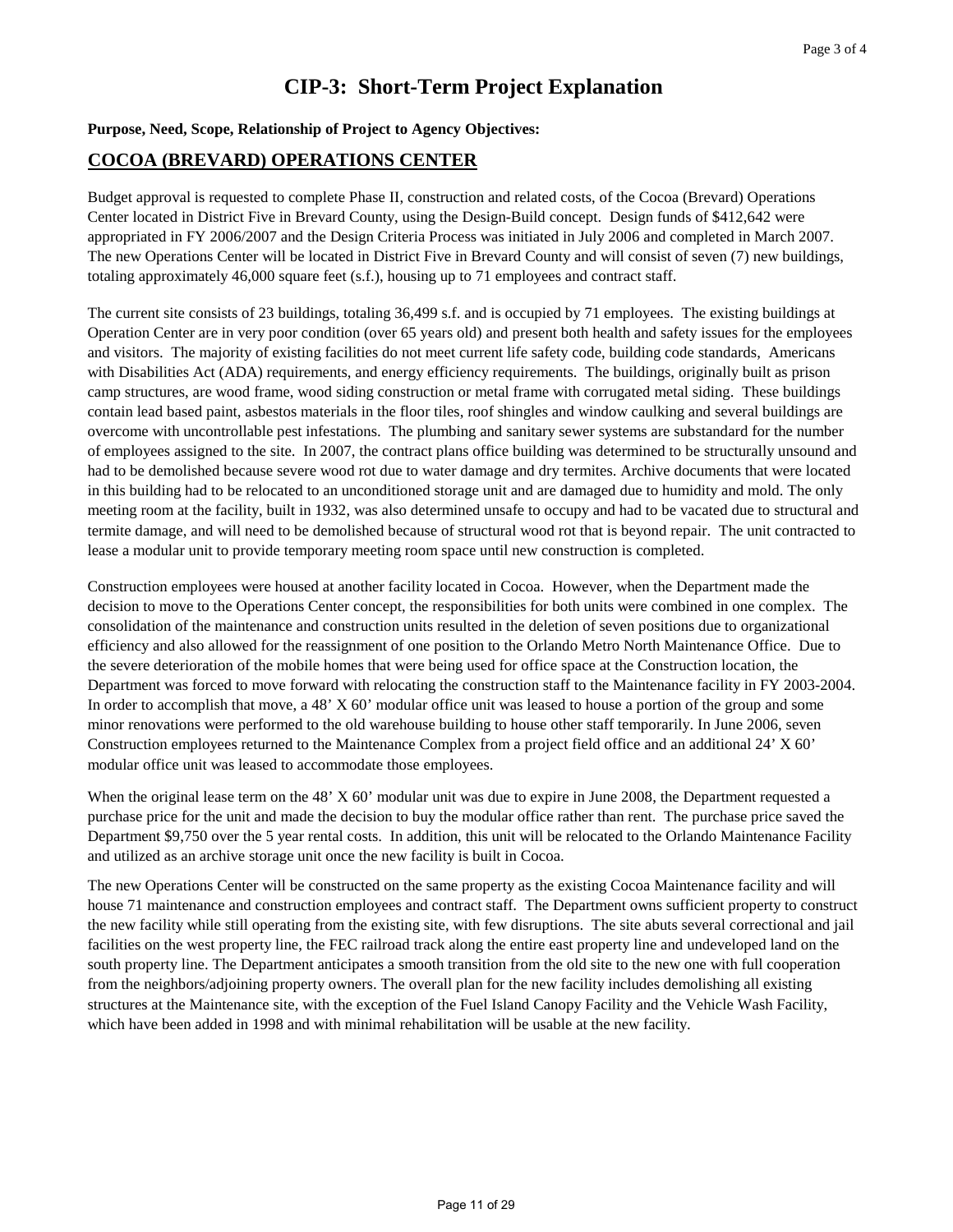## **COCOA (BREVARD) OPERATIONS CENTER**

The Department's policy is to use the United States Green Building Councils (USGBC) Leadership in Energy and Environmental Design (LEED) green building program for new building construction and renovations as the basis for design and construction. This new building construction project will strive for LEED certification.

| FY 2006/2007 - Funds authorized to procure the services of a Design-Build Professional to develop |              |
|---------------------------------------------------------------------------------------------------|--------------|
|                                                                                                   | \$412,642    |
| FY 2014/2015 - Budget is requested for construction $\&$ other project                            |              |
|                                                                                                   | \$21,514,164 |
| TOTAL PROJECT COSTS                                                                               | \$21,926,806 |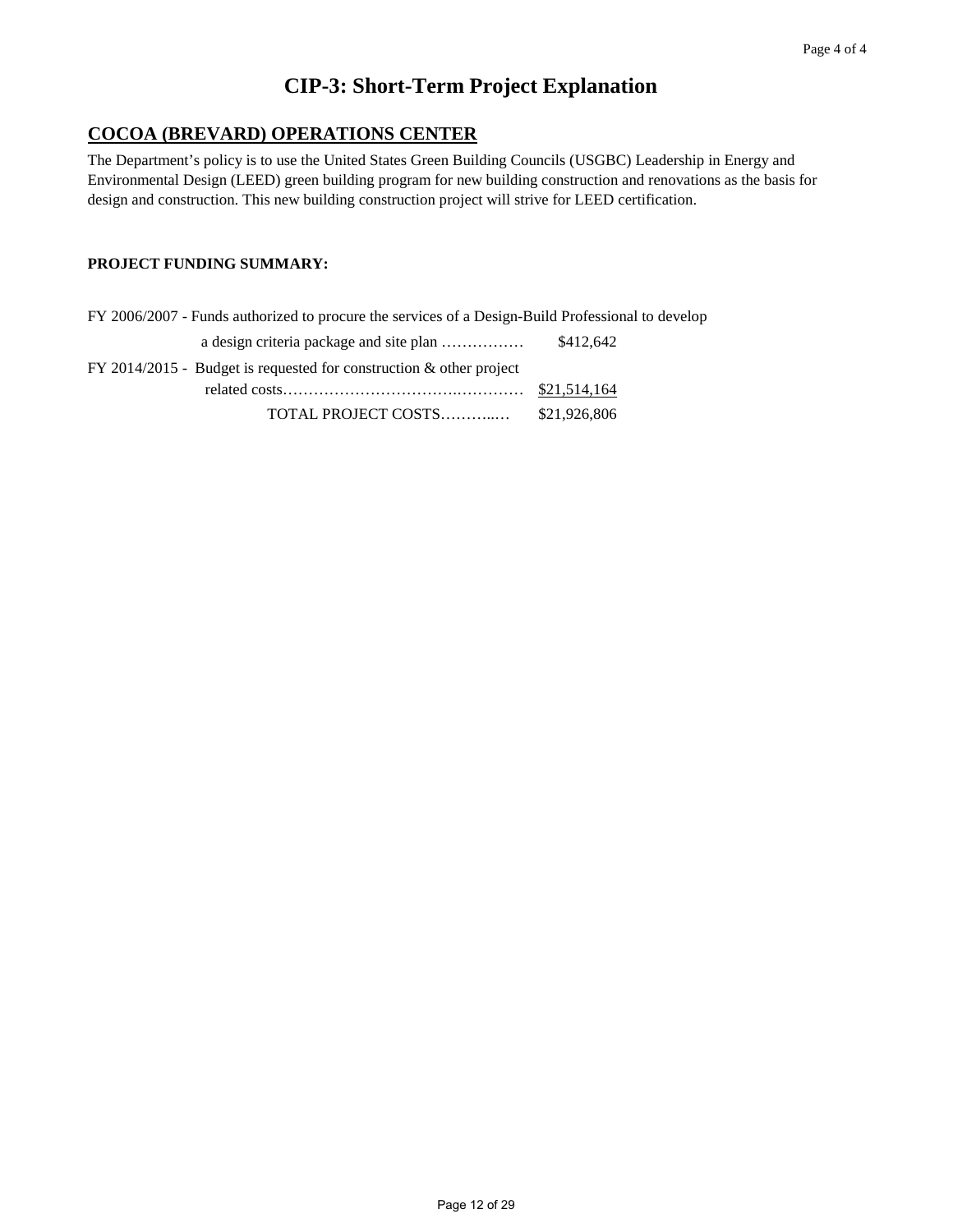| <b>TRANSPORTATION</b><br><b>Highway Operations</b><br>55150200 |                           |                      | <b>Agency Priority:</b>                                                                        |                     | 5                           |                 |  |
|----------------------------------------------------------------|---------------------------|----------------------|------------------------------------------------------------------------------------------------|---------------------|-----------------------------|-----------------|--|
|                                                                |                           |                      |                                                                                                |                     |                             |                 |  |
|                                                                |                           |                      | <b>Project Category:</b>                                                                       | <b>SPTM</b>         |                             |                 |  |
|                                                                |                           |                      |                                                                                                |                     |                             |                 |  |
|                                                                |                           |                      |                                                                                                |                     |                             |                 |  |
|                                                                |                           |                      |                                                                                                |                     |                             |                 |  |
| Section 216.043, F.S.                                          |                           |                      |                                                                                                |                     |                             |                 |  |
|                                                                | <b>Contract?</b><br>(Y/N) | Y                    | <b>Force Acct.?</b><br>(Y/N)                                                                   | N                   |                             |                 |  |
| <b>Service</b>                                                 | <b>Planned</b>            | <b>User Stations</b> | <b>Existing</b>                                                                                | <b>New User</b>     | <b>Space</b>                | <b>Net Area</b> |  |
| Load                                                           | <b>Used Factor</b>        |                      | <b>Stations</b>                                                                                | <b>Stations</b>     | Factor                      | <b>Required</b> |  |
|                                                                |                           |                      |                                                                                                | <b>Required</b>     |                             |                 |  |
| N/A                                                            | N/A                       | N/A                  | N/A                                                                                            | N/A                 | N/A                         | N/A             |  |
| N/A                                                            | N/A                       | N/A                  | N/A                                                                                            | N/A                 | N/A                         | N/A             |  |
| N/A                                                            | N/A                       | N/A                  | N/A                                                                                            | N/A                 | N/A                         | N/A             |  |
| N/A                                                            | N/A                       | N/A                  | N/A                                                                                            | N/A                 | N/A                         | N/A             |  |
| N/A                                                            | N/A                       | N/A                  | N/A                                                                                            | N/A                 | N/A                         | N/A             |  |
| N/A                                                            | N/A                       | N/A                  | N/A                                                                                            | N/A                 | N/A                         | N/A             |  |
| N/A                                                            | N/A                       | N/A                  | N/A                                                                                            | N/A                 | N/A                         | N/A             |  |
|                                                                |                           |                      |                                                                                                |                     |                             |                 |  |
| Marion                                                         |                           |                      |                                                                                                |                     |                             |                 |  |
| <b>Net Area</b>                                                | <b>Efficiency</b>         | <b>Gross Area</b>    | <b>Unit Cost</b>                                                                               | <b>Construction</b> |                             | Occupancy       |  |
| (square feet)                                                  | <b>Factor</b>             | (square feet)        | \$                                                                                             | Cost \$             |                             | Date            |  |
| N/A                                                            | N/A                       | 22,116               | 165.81                                                                                         | 3,667,054           |                             | 12/2017         |  |
| N/A                                                            | N/A                       | 16,000               | 198.23                                                                                         | 3,171,680           | 12/2017                     |                 |  |
| N/A                                                            | $\rm N/A$                 | 4,000                | 128.37                                                                                         | 513,480             | 12/2017                     |                 |  |
| N/A                                                            | N/A                       | 3,600                | 68.87                                                                                          | 247,932             |                             | 12/2017         |  |
| N/A                                                            | N/A                       | 1,200                | 28.13                                                                                          | 33,756              |                             | 12/2017         |  |
| N/A                                                            | N/A                       | $\mathbf{1}$         | 289,564                                                                                        | 289,564             |                             | 12/2017         |  |
| $\rm N/A$                                                      | $\rm N/A$                 | $\mathbf{1}$         | 79,424                                                                                         | 79,424              |                             | 12/2017         |  |
|                                                                | 088628                    |                      | <b>OCALA OPERATIONS CENTER</b><br><b>Required</b><br>627 Northwest 30th Avenue, Ocala, Florida |                     | <b>LRPP Narrative Page:</b> | N/A             |  |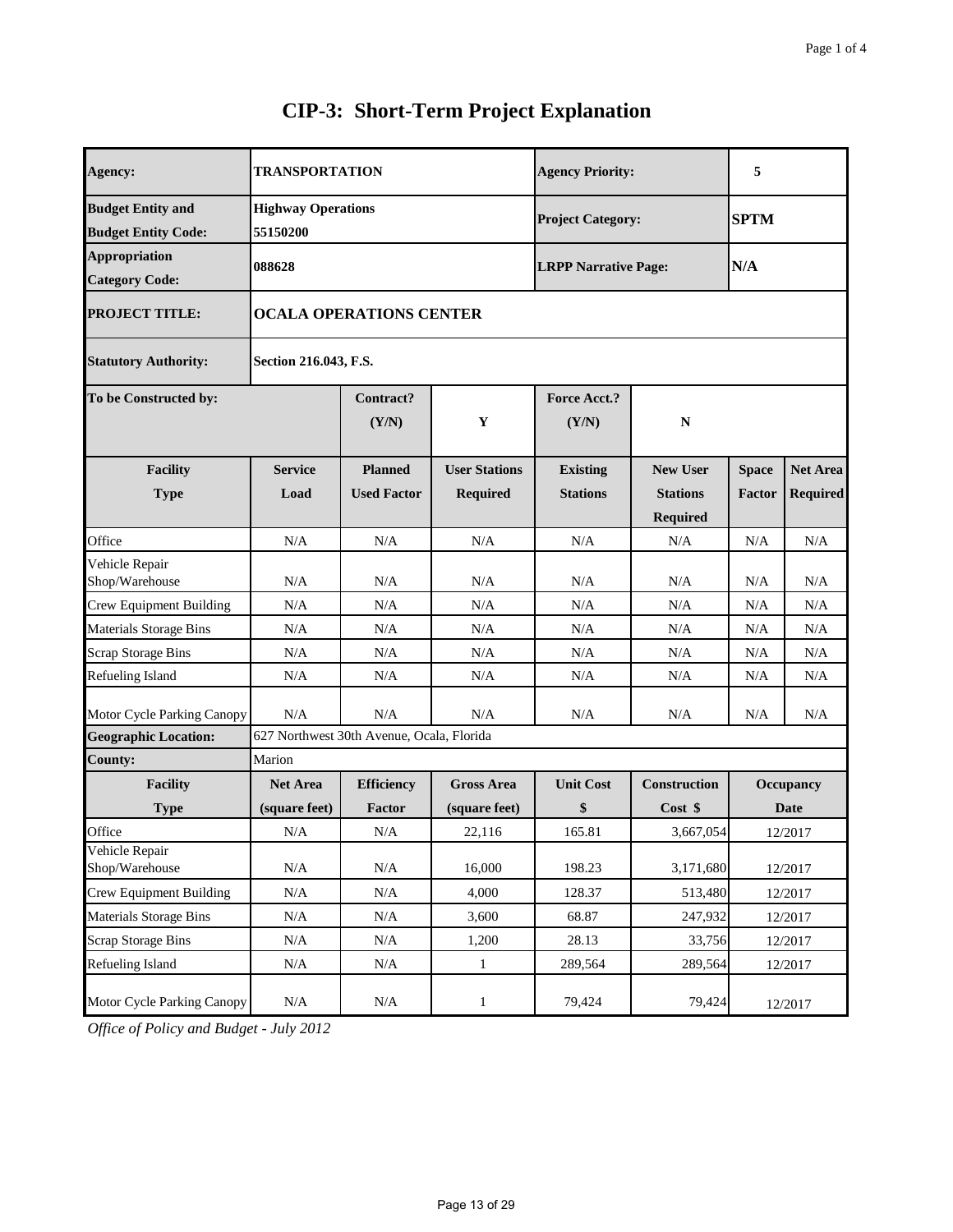## **OCALA OPERATIONS CENTER**

| <b>Schedule of Project Components</b>                   | FY 2013-14 | FY 2014-15    | FY 2015-16                         | FY 2016-17                 | FY 2017-18 |
|---------------------------------------------------------|------------|---------------|------------------------------------|----------------------------|------------|
| <b>1. Basic Construction Costs</b>                      | \$         | \$            | \$                                 | \$                         | \$         |
| a. Construction Cost                                    |            |               | 8,002,890                          |                            |            |
| b. Permits, Inspections, Impact Fees                    |            |               | 170,808                            |                            |            |
| c. Communication requirements                           |            |               | 727,890                            |                            |            |
| (conduits, wiring, etc.)                                |            |               |                                    |                            |            |
| d. Utilities outside building                           |            |               | 1,803,570                          |                            |            |
| e. Site Development (roads, paving, etc.)               |            |               | 5,132,496                          |                            |            |
| f. Energy efficient equipment                           |            |               | 519,925                            |                            |            |
| g. Art allowance<br>(Section 255.043, Florida Statutes) |            |               | 40,014                             |                            |            |
| h. Other                                                |            |               | 903,347                            |                            |            |
| Subtotal:                                               |            |               | 17,300,940<br>\$                   |                            |            |
| 2. Other Project Costs                                  | \$         | \$            | \$                                 |                            | \$         |
| a. Land/Existing Facility Acquisition                   |            |               |                                    |                            |            |
| <b>b. Professional Services</b>                         |            | 525,212       | 1,728,894                          |                            |            |
| 1) Planning/Programming                                 |            |               |                                    |                            |            |
| 2) Architectural/Engineering Fees                       |            |               |                                    |                            |            |
| 3) On-site representatives                              |            |               |                                    |                            |            |
| 4) Testing/Surveys                                      |            |               |                                    |                            |            |
| 5) Other Professional Services                          |            |               |                                    |                            |            |
| c. Miscellaneous Costs                                  |            |               | 756,689                            |                            |            |
| d. Moveable Equipment/Furniture                         |            |               | 1,269,700                          |                            |            |
| Subtotal:                                               |            | 525,212       | 3,755,283                          |                            |            |
| 3. All Costs $(1 + 2)$                                  |            | 525,212       | 21,056,223                         |                            |            |
| 4. Permit/Inspection Fees<br>by Local Authorities       |            |               | 145,515                            |                            |            |
| 5. State Fire Marshal Fees                              |            |               | 20,007                             |                            |            |
| <b>Total: All Costs by Fund</b>                         |            |               |                                    |                            |            |
| <b>Fund Code:</b><br>2540                               |            | 525,212       | 21,221,745                         |                            |            |
| <b>TOTAL</b> $(3 + 4 + 5)$                              |            | \$<br>525,212 | 21,221,745<br>\$                   |                            |            |
| <b>Appropriations to-date:</b>                          |            |               | <b>Projected Costs Beyond CIP:</b> |                            |            |
| <b>General Revenue N/A</b>                              |            |               |                                    | <b>General Revenue N/A</b> |            |
| <b>Trust Funds \$0</b>                                  |            |               |                                    | <b>Trust Funds</b>         | \$0        |
| <b>TOTAL</b> \$0                                        |            |               |                                    | <b>TOTAL</b> \$0           |            |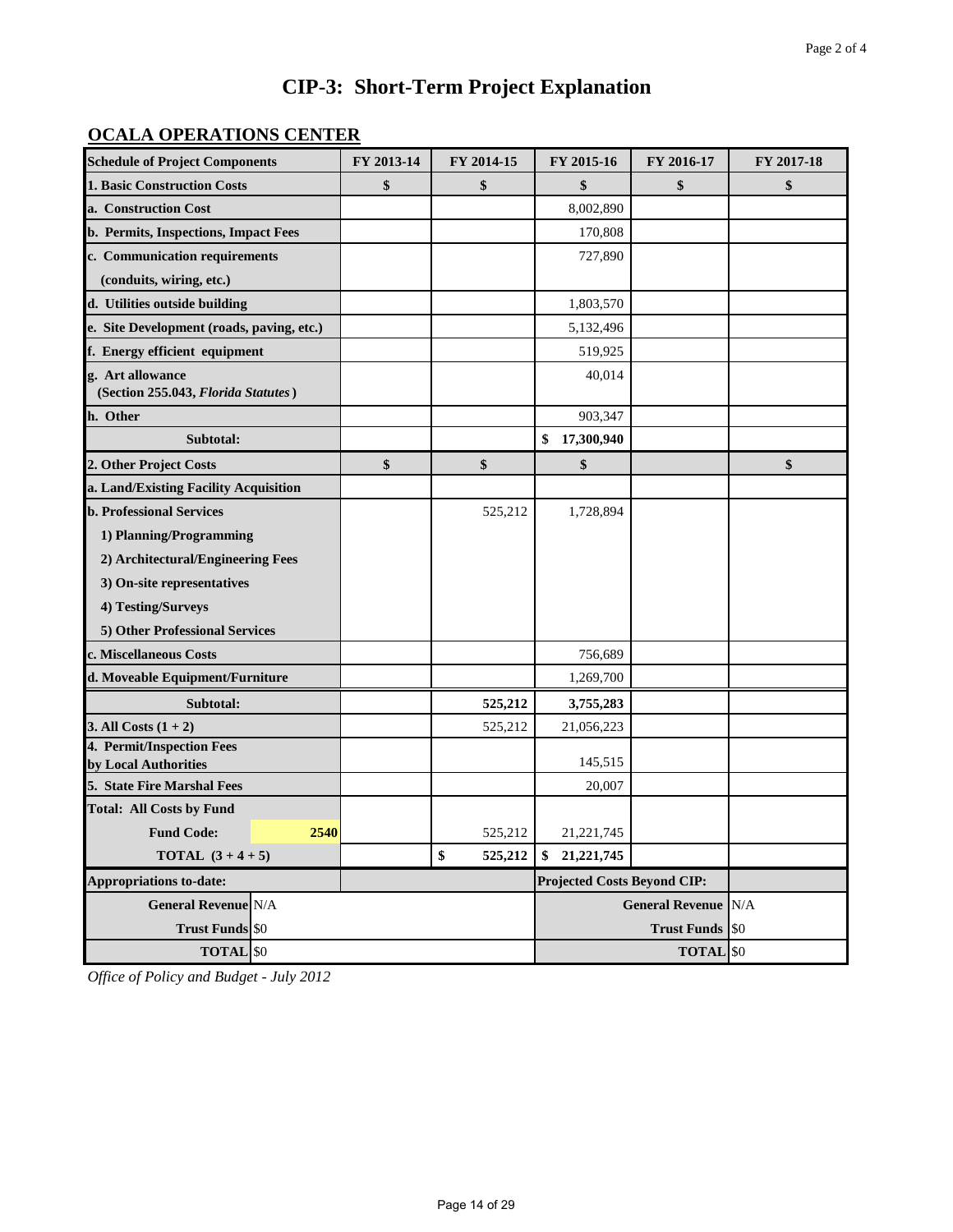| <b>Changes in Agency Service Costs</b> |                  | FY 2013-14 | FY 2014-15 | FY 2015-16 | FY 2016-17 | FY 2017-18 |
|----------------------------------------|------------------|------------|------------|------------|------------|------------|
| Category                               | <b>Fund Code</b> | \$         | \$         | \$         | \$         | \$         |
| <b>Salaries &amp; Benefits</b>         |                  |            |            |            |            |            |
| <b>Subtotal</b>                        |                  | N/A        | N/A        | N/A        | N/A        | N/A        |
| <b>OPS</b>                             |                  |            |            |            |            |            |
| <b>Subtotal</b>                        |                  | N/A        | N/A        | N/A        | N/A        | N/A        |
| <b>Expenses</b>                        |                  |            |            |            |            |            |
| <b>Subtotal</b>                        |                  | N/A        | N/A        | N/A        | N/A        | N/A        |
| <b>Other (Specify)</b>                 |                  |            |            |            |            |            |
| <b>Subtotal</b>                        |                  | N/A        | N/A        | N/A        | N/A        | N/A        |
| <b>Fund Totals</b>                     |                  |            |            |            |            |            |
|                                        |                  | N/A        | N/A        | N/A        | N/A        | N/A        |
| <b>TOTAL</b>                           |                  | N/A        | N/A        | N/A        | N/A        | N/A        |

*Office of Policy and Budget - July 2012*

#### **Purpose, Need, Scope, Relationship of Project to Agency Objectives:**

### **OCALA OPERATIONS CENTER**

Budget approval is requested to design and construct a new Ocala Operations Center located in District Five in Marion County using the design-build concept. The new Operations Center will be constructed at the existing Ocala Maintenance Yard and will consist of seven (7) new buildings, totaling approximately 42,116 square feet (s.f.), housing up to 57 employees and contract staff.

The new Ocala Operations Center will consolidate the operations of Ocala Maintenance and Construction personnel and will consist of three (3) personnel occupied buildings: a main Administration Building for Operations personnel, a Crew Personnel/Equipment Building, and a Vehicle Repair Shop/Warehouse Building. The remaining four (4) unoccupied structures consist of a new Refueling Island, Material Storage Bins, Scrap Metal Storage Bin, and a Motor Cycle Parking Canopy.

The existing Ocala Maintenance Yard site currently consists of 22 building structures and is approximately 34,000 s.f. The facilities are deficient, in very poor condition and do not meet current life safety codes, building codes, Americans with Disabilities Act (ADA) requirements, and energy efficiency requirements with the exception of the renovated warehouse. Ten of the buildings are from the original prison road work camp built in the 1940's and the remainder of the buildings were added during the 1960's, with the exception of a Modular building which was purchased in 2010. When the lease for the 7,000 s.f. modular building expired in 2010 with no availability to renew or extend the lease, the Department had no option but to purchase the unit.

Prior to 2003, Ocala Construction employees were located at another facility across town. When the Department made the decision to move toward the Operations Center concept, the responsibilities for both maintenance and constructions were combined in one complex. The consolidation of the maintenance and construction units resulted in position reductions and improved organizational efficiency. When the Florida Fish and Wildlife Commission learned of future plans to vacate the Ocala Construction property and relocate to the Ocala Maintenance property, they contacted us regarding transferring the property to them since they were located on adjacent property. Their immediate need for the property prompted the Department to hasten its efforts to relocate the Ocala Construction personnel and equipment to the Ocala Maintenance site. In order to accommodate the additional staff and because the existing modular office space was found to be deficient, three small buildings were demolished and a 7,000 s.f. modular office was leased as a temporary solution. The existing Warehouse was renovated to provide office space for field crew staff and a conference/training room and restrooms. Approximately ¼ of the Warehouse remains for storage of warehouse items and small equipment and will remain on site and used after the new construction is complete.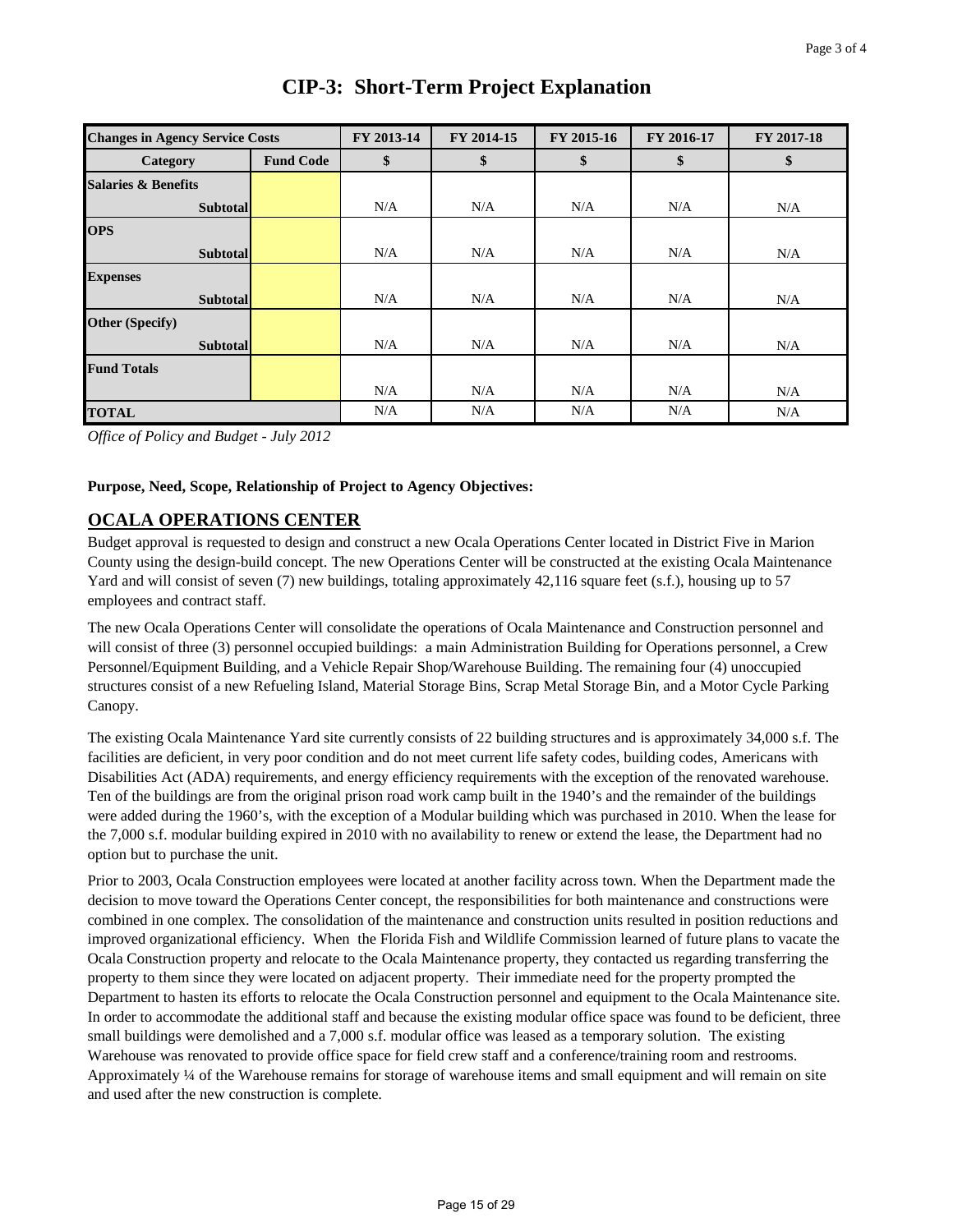## **OCALA OPERATIONS CENTER**

The Department's policy is to use the United States Green Building Councils (USGBC) Leadership in Energy and Environmental Design (LEED) green building program for new building construction and renovations as the basis for design and construction. This new building construction project will strive for LEED certification.

| FY 2014/2015 - Budget is requested to procure services of a Design/Build Professional to     |              |
|----------------------------------------------------------------------------------------------|--------------|
| develop the Design/Build Criteria Package and Site Plan                                      | \$525.212    |
| FY 2015/2016 - Budget is requested to construct the new Ocala Operations Center \$21,221,745 |              |
| TOTAL PROJECT COST                                                                           | \$21.746.957 |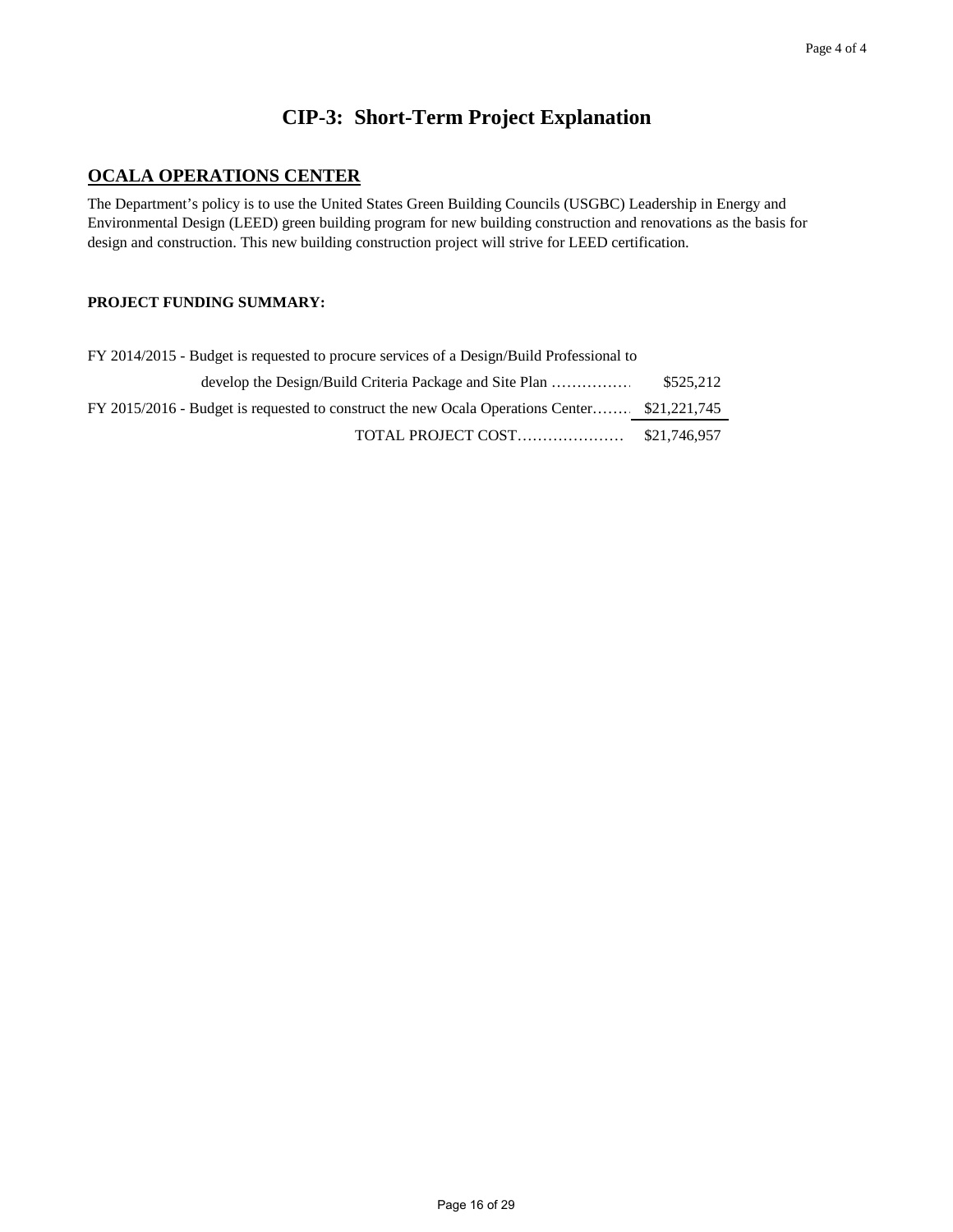| <b>Agency:</b>                                               | <b>TRANSPORTATION</b>                  |                                      |                                         | <b>Agency Priority:</b>            |                                                       | 6                      |                                    |
|--------------------------------------------------------------|----------------------------------------|--------------------------------------|-----------------------------------------|------------------------------------|-------------------------------------------------------|------------------------|------------------------------------|
| <b>Budget Entity and</b><br><b>Budget Entity Code:</b>       | <b>Highway Operations</b><br>55150200  |                                      |                                         | <b>Project Category:</b>           |                                                       | <b>SPTM</b>            |                                    |
| <b>Appropriation</b><br><b>Category Code:</b>                | 080002                                 |                                      |                                         | <b>LRPP Narrative Page:</b>        |                                                       | N/A                    |                                    |
| <b>PROJECT TITLE:</b>                                        | <b>ST. AUGUSTINE OPERATIONS CENTER</b> |                                      |                                         |                                    |                                                       |                        |                                    |
| <b>Statutory Authority:</b>                                  | Section 216.043, F.S.                  |                                      |                                         |                                    |                                                       |                        |                                    |
| To be Constructed by:                                        |                                        | Contract?<br>(Y/N)                   | Y                                       | Force Acct.?<br>(Y/N)              | N                                                     |                        |                                    |
| <b>Facility</b><br><b>Type</b>                               | <b>Service</b><br>Load                 | <b>Planned</b><br><b>Used Factor</b> | <b>User Stations</b><br><b>Required</b> | <b>Existing</b><br><b>Stations</b> | <b>New User</b><br><b>Stations</b><br><b>Required</b> | <b>Space</b><br>Factor | <b>Net Area</b><br><b>Required</b> |
| Offices / Conference<br>Rooms                                | N/A                                    | N/A                                  | N/A                                     | N/A                                | N/A                                                   | N/A                    | N/A                                |
| Crew Building                                                | N/A                                    | N/A                                  | N/A                                     | N/A                                | N/A                                                   | N/A                    | N/A                                |
| <b>Field Offices</b>                                         | N/A                                    | N/A                                  | N/A                                     | N/A                                | N/A                                                   | N/A                    | N/A                                |
| <b>Geographic Location:</b>                                  | 3600 DOT Road, St. Augustine. Florida  |                                      |                                         |                                    |                                                       |                        |                                    |
| County:                                                      | St. Johns                              |                                      |                                         |                                    |                                                       |                        |                                    |
| <b>Facility</b><br><b>Type</b>                               | <b>Net Area</b><br>(square feet)       | <b>Efficiency</b><br><b>Factor</b>   | <b>Gross Area</b><br>(square feet)      | <b>Unit Cost</b><br>\$             | <b>Construction</b><br>Cost \$                        |                        | Occupancy<br>Date                  |
| Offices / Conference<br>Rooms                                | N/A                                    | N/A                                  | 16,199                                  | 325.00                             | 5,264,675                                             |                        | 12/31/2017                         |
| Crew Building                                                | N/A                                    | N/A                                  | 4,176                                   | 100.00                             | 417,600                                               |                        | 12/31/2017                         |
| <b>Field Offices</b>                                         | N/A                                    | N/A                                  | 7,168                                   | 120.00                             | 860,160                                               | 12/31/2017             |                                    |
| <b>Schedule of Project Components</b>                        |                                        | FY 2013-14                           | FY 2014-15                              | FY 2015-16                         | FY 2016-17                                            |                        | FY 2017-18                         |
| <b>1. Basic Construction Costs</b>                           |                                        | \$                                   | \$                                      | \$                                 | \$                                                    |                        | \$                                 |
| a. Construction Cost<br>b. Permits, Inspections, Impact Fees |                                        |                                      |                                         |                                    | 6,542,435                                             |                        |                                    |
|                                                              |                                        |                                      |                                         |                                    | 196,275                                               |                        |                                    |
| c. Communication requirements<br>(conduits, wiring, etc.)    |                                        |                                      |                                         |                                    | 325,000                                               |                        |                                    |
| d. Utilities outside building                                |                                        |                                      |                                         |                                    | 175,000                                               |                        |                                    |
| e. Site Development (roads, paving, etc.)                    |                                        |                                      |                                         |                                    | 325,000                                               |                        |                                    |
| f. Energy efficient equipment                                |                                        |                                      |                                         |                                    | 75,000                                                |                        |                                    |
| g. Art allowance<br>(Section 255.045, Fiorida Statutes)      |                                        |                                      |                                         |                                    | N/A                                                   |                        |                                    |
| h. Other                                                     |                                        |                                      |                                         |                                    | 1,443,892                                             |                        |                                    |
| Subtotal:<br>$c \mathbf{p}$ $\mathbf{r}$                     |                                        |                                      |                                         |                                    | \$9,082,602                                           |                        |                                    |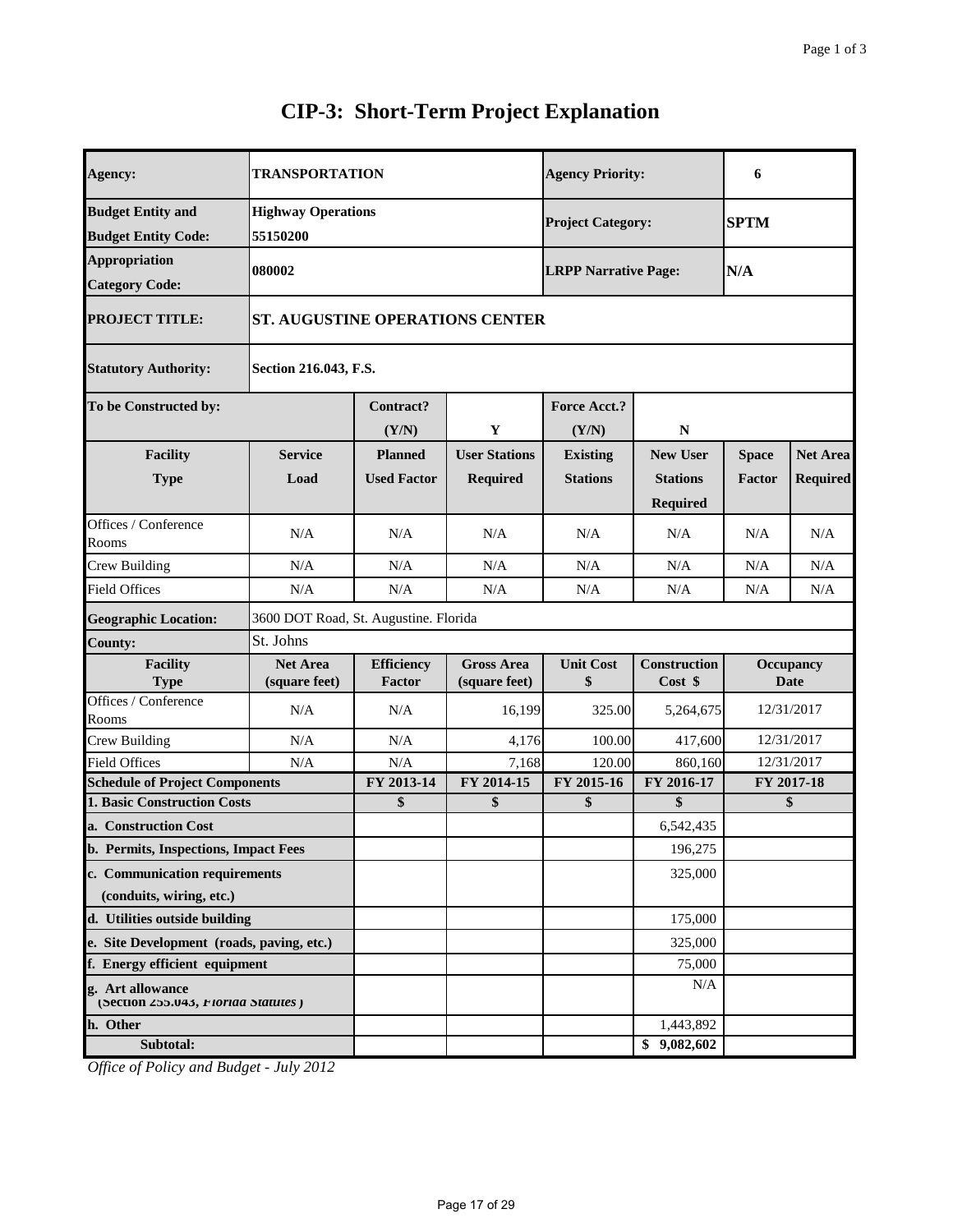## **ST. AUGUSTINE OPERATIONS CENTER**

|                                        |                  | FY 2013-14 | FY 2014-15 | FY 2015-16                         | FY 2016-17                 | FY 2017-18 |
|----------------------------------------|------------------|------------|------------|------------------------------------|----------------------------|------------|
| 2. Other Project Costs                 |                  | \$         | \$         | \$                                 | \$                         | \$         |
| a. Land/Existing Facility Acquisition  |                  |            |            |                                    |                            |            |
| <b>b. Professional Services</b>        |                  |            |            |                                    | 660,000                    |            |
| 1) Planning/Programming                |                  |            |            |                                    |                            |            |
| 2) Architectural/Engineering Fees      |                  |            |            |                                    |                            |            |
| 3) On-site representatives             |                  |            |            |                                    |                            |            |
| 4) Testing/Surveys                     |                  |            |            |                                    |                            |            |
| 5) Other Professional Services         |                  |            |            |                                    |                            |            |
| c. Miscellaneous Costs                 |                  |            |            |                                    | 831,957                    |            |
| d. Moveable Equipment/Furniture        |                  |            |            |                                    | 365,000                    |            |
| Subtotal:                              |                  |            |            |                                    | 1,856,957                  |            |
| 3. All Costs $(1 + 2)$                 |                  |            |            |                                    | 10,939,559                 |            |
| 4. Permit/Inspection Fees              |                  |            |            |                                    |                            |            |
| by Local Authorities                   |                  |            |            |                                    | 4,500                      |            |
| 5. State Fire Marshal Fees             |                  |            |            |                                    | 22,618                     |            |
| <b>Total: All Costs by Fund</b>        |                  |            |            |                                    |                            |            |
| <b>Fund Code:</b>                      | 2540             |            |            |                                    | 10,966,677                 |            |
| <b>Fund Code:</b>                      |                  |            |            |                                    |                            |            |
| <b>TOTAL</b> $(3 + 4 + 5)$             |                  |            |            |                                    | \$10,966,677               |            |
| <b>Appropriations to-date:</b>         |                  |            |            | <b>Projected Costs Beyond CIP:</b> |                            |            |
| <b>General Revenue N/A</b>             |                  |            |            |                                    | <b>General Revenue N/A</b> |            |
| <b>Trust Funds</b> \$0                 |                  |            |            |                                    | <b>Trust Funds</b>         | \$0        |
| <b>TOTAL</b> \$0                       |                  |            |            |                                    | <b>TOTAL</b>               | \$0        |
| <b>Changes in Agency Service Costs</b> |                  | FY 2013-14 | FY 2014-15 | FY 2015-16                         | FY 2016-17                 | FY 2016-17 |
| <b>Category</b>                        | <b>Fund Code</b> | \$         | \$         | \$                                 | \$                         | \$         |
| <b>Salaries &amp; Benefits</b>         |                  |            |            |                                    |                            |            |
| <b>Subtotal</b><br><b>OPS</b>          |                  | N/A        | N/A        | N/A                                | N/A                        | N/A        |
|                                        |                  | $\rm N/A$  | $\rm N/A$  | $\rm N/A$                          | $\rm N/A$                  |            |
| <b>Subtotal</b><br><b>Expenses</b>     |                  |            |            |                                    |                            | N/A        |
| <b>Subtotal</b>                        |                  | N/A        | N/A        | N/A                                | N/A                        | N/A        |
| Other (Specify)                        |                  |            |            |                                    |                            |            |
| <b>Subtotal</b>                        |                  | N/A        | $\rm N/A$  | $\rm N/A$                          | N/A                        | $\rm N/A$  |
| <b>Fund Totals</b>                     |                  |            |            |                                    |                            |            |
|                                        |                  | N/A        | $\rm N/A$  | $\rm N/A$                          | N/A                        | $\rm N/A$  |
| <b>TOTAL</b>                           |                  | N/A        | $\rm N/A$  | $\rm N/A$                          | $\rm N/A$                  | $\rm N/A$  |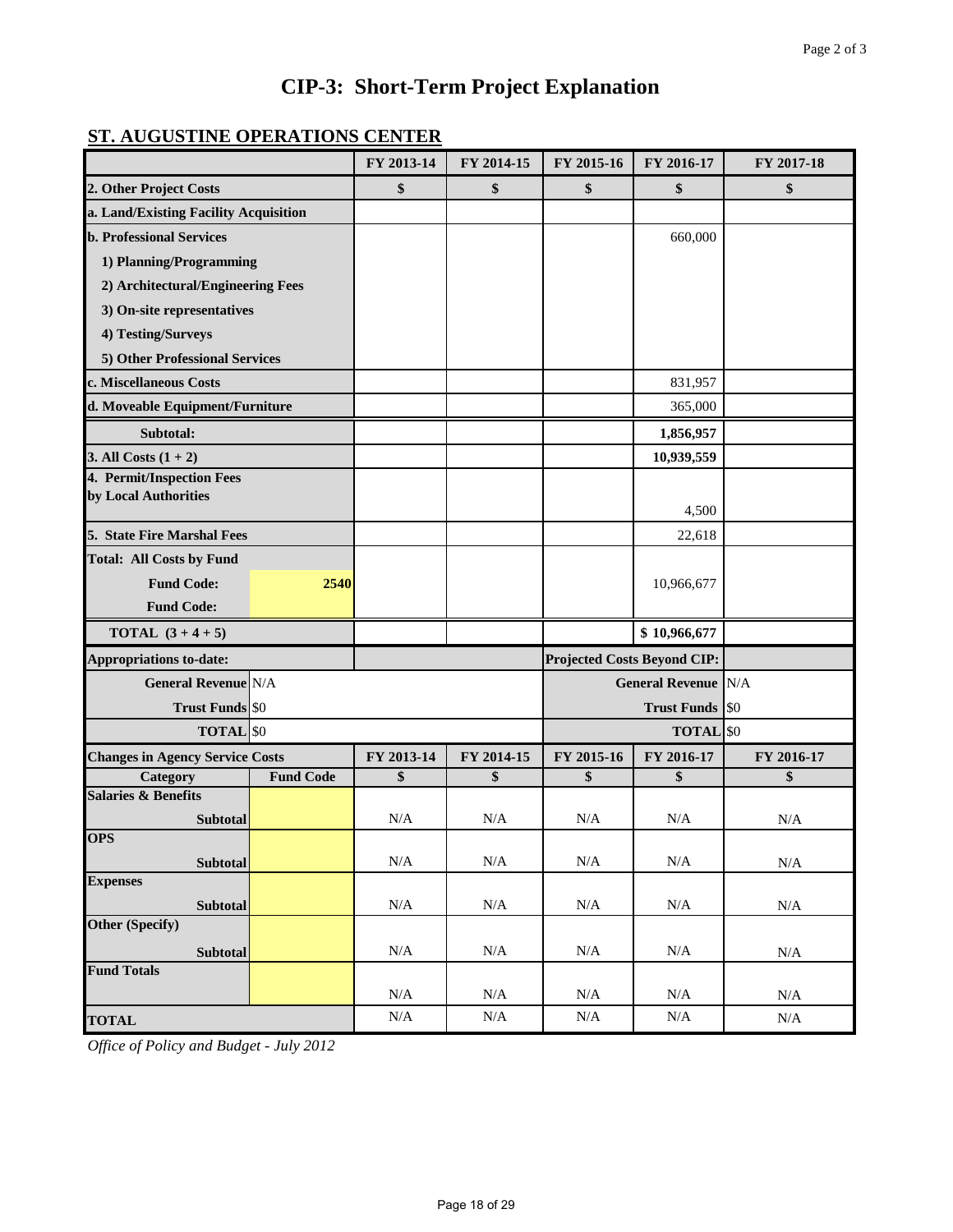#### **Purpose, Need, Scope, Relationship of Project to Agency Objectives:**

#### **ST. AUGUSTINE OPERATIONS CENTER**

Budget is requested to construct a new St. Augustine Operations Center which can withstand hurricane force winds and storm surge at the existing St. Augustine Maintenance Yard located in District Two in St. Johns County. The Operations Center will be approximately 27,543 square feet (s.f.) and house a total of 69 employees from the St. Augustine Maintenance and Palatka Construction offices.

This project is consistent with the Department's long range plan to create Operations Centers by combining Maintenance and Construction staff at one location. This new facility will be constructed as a second floor office building which will join the existing St. Augustine Maintenance administration building and crew building together. The new second floor complex will house the office staff of both Maintenance and Construction and serve as the Emergency Operations Center during times of declared emergencies. Portions of the existing St. Augustine Maintenance administration and crew buildings will be renovated to house and support the field staff.

The existing Palatka Construction yard consists of four buildings totaling 6,263 s.f., is planned to be closed and its 22 employees will be reassigned to St. Augustine when construction of the new facilities is completed.

#### **PROJECT FUNDING SUMMARY:**

FY 2008/2009 - Funds were authorized in the Minor Renovations, Repairs, Improvement-Statewide appropriation category (080002), approximately \$32,000 of which was used for preliminary design services to perform a feasibility study and schematic design for this proposed new facility at the St. Augustine maintenance yard.

FY 2016/2017 - Budget is requested for the construction and other related costs ……………………… **\$10,966,677**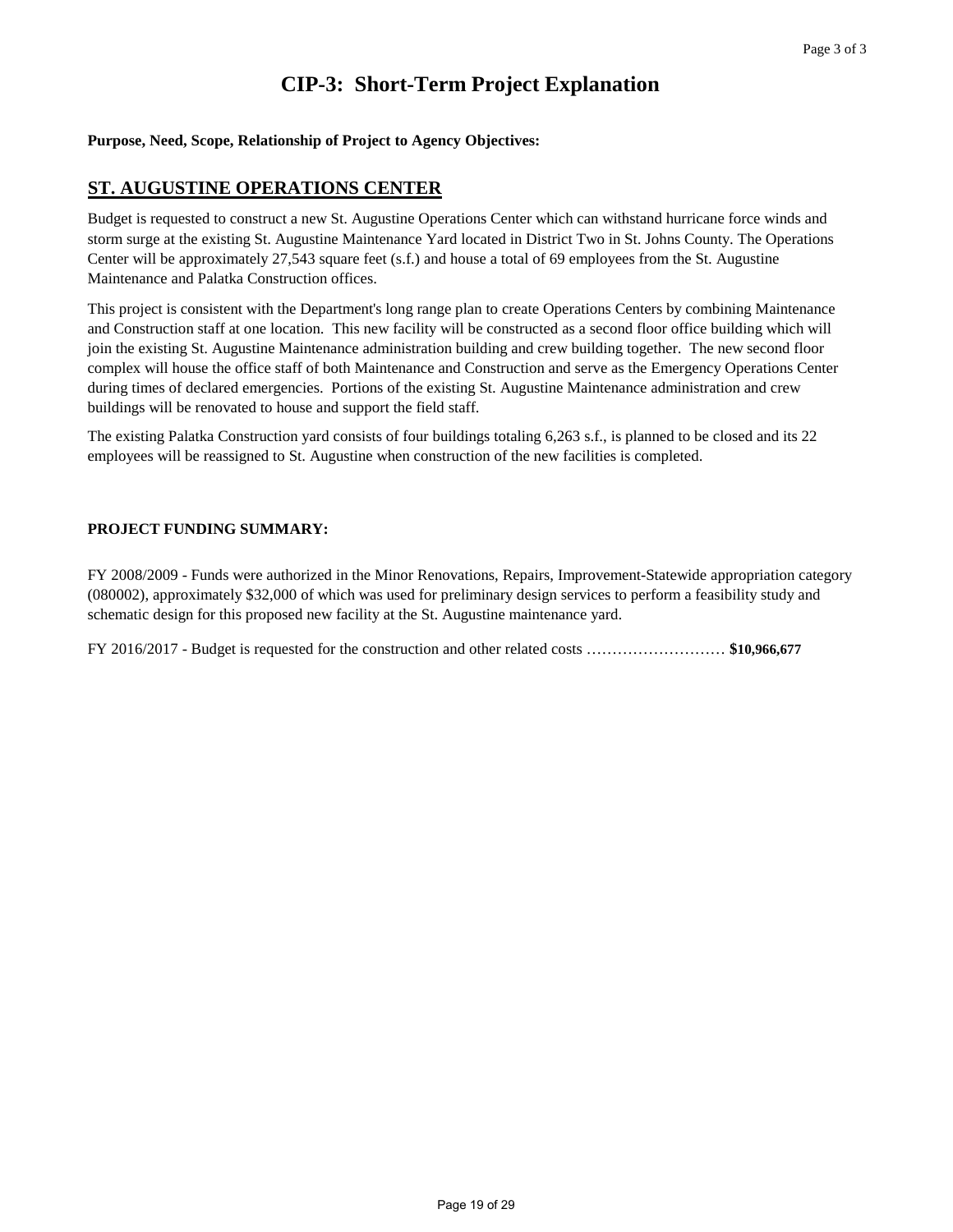| Agency:                                                   | TRANSPORTATION                                                     |                                      |                                         | <b>Agency Priority:</b>            |                                                       | 6                      |                                    |
|-----------------------------------------------------------|--------------------------------------------------------------------|--------------------------------------|-----------------------------------------|------------------------------------|-------------------------------------------------------|------------------------|------------------------------------|
| <b>Budget Entity and</b><br><b>Budget Entity Code:</b>    | <b>Highway Operations</b><br>55150200                              |                                      |                                         | <b>Project Category:</b>           |                                                       | <b>SPTM</b>            |                                    |
| <b>Appropriation</b><br><b>Category Code:</b>             | 080002                                                             |                                      |                                         | <b>LRPP Narrative Page:</b>        |                                                       | N/A                    |                                    |
| <b>PROJECT TITLE:</b>                                     | ORLANDO OFFICE COMPLEX / REGIONAL TRANSPORTATION MANAGEMENT CENTER |                                      |                                         |                                    |                                                       |                        |                                    |
| <b>Statutory Authority:</b>                               | Section 216.043, F.S.                                              |                                      |                                         |                                    |                                                       |                        |                                    |
| To be Constructed by:                                     |                                                                    | <b>Contract?</b><br>(Y/N)            | Y                                       | <b>Force Acct.?</b><br>(Y/N)       | $\mathbb{N}$                                          |                        |                                    |
| <b>Facility</b><br><b>Type</b>                            | <b>Service</b><br>Load                                             | <b>Planned</b><br><b>Used Factor</b> | <b>User Stations</b><br><b>Required</b> | <b>Existing</b><br><b>Stations</b> | <b>New User</b><br><b>Stations</b><br><b>Required</b> | <b>Space</b><br>Factor | <b>Net Area</b><br><b>Required</b> |
| Offices/Regional Transp<br>Mgmt Ctr                       | N/A                                                                | N/A                                  | N/A                                     | N/A                                | N/A                                                   | N/A                    | N/A                                |
| Motor Cycle Parking<br>Canopy                             | N/A                                                                | N/A                                  | N/A                                     | N/A                                | N/A                                                   | N/A                    | N/A                                |
| <b>Geographic Location:</b>                               | 133 South Semoran Boulevard, Orlando, Florida                      |                                      |                                         |                                    |                                                       |                        |                                    |
| County:                                                   | Orange                                                             |                                      |                                         |                                    |                                                       |                        |                                    |
| <b>Facility</b><br><b>Type</b>                            | <b>Net Area</b><br>(square feet)                                   | <b>Efficiency</b><br>Factor          | <b>Gross Area</b><br>(square feet)      | <b>Unit Cost</b><br>\$             | <b>Construction</b><br>Cost \$                        |                        | <b>Occupancy</b><br>Date           |
| Offices/Regional<br><b>Transportation Mgmt Ctr</b>        | N/A                                                                | N/A                                  | 65,000                                  | 227.44                             | 14,783,600                                            |                        | 12/2019                            |
| Motor Cycle Parking<br>Canopy                             | N/A                                                                | N/A                                  | $\mathbf{1}$                            | 80,194                             | 80,194                                                |                        | 12/2019                            |
| <b>Schedule of Project Components</b>                     |                                                                    | FY 2013-14                           | FY 2014-15                              | FY 2015-16                         | FY 2016-17                                            |                        | FY 2017-18                         |
| 1. Basic Construction Costs                               |                                                                    | \$                                   | \$                                      | \$                                 | \$                                                    |                        | \$                                 |
| a. Construction Cost                                      |                                                                    |                                      |                                         |                                    |                                                       |                        | 14,863,794                         |
| <b>b. Permits, Inspections, Impact Fees</b>               |                                                                    |                                      |                                         |                                    |                                                       |                        | 288,649                            |
| c. Communication requirements<br>(conduits, wiring, etc.) |                                                                    |                                      |                                         |                                    |                                                       |                        | 1,486,550                          |
| d. Utilities outside building                             |                                                                    |                                      |                                         |                                    |                                                       |                        | 743,274                            |
| e. Site Development (roads, paving, etc.)                 |                                                                    |                                      |                                         |                                    |                                                       |                        | 2,973,099                          |
| f. Energy efficient equipment                             |                                                                    |                                      |                                         |                                    |                                                       |                        | 265,505                            |
| g. Art allowance<br>(Section 255.043, Florida Statutes)   |                                                                    |                                      |                                         |                                    |                                                       |                        | 73,918                             |
| h. Other                                                  |                                                                    |                                      |                                         |                                    |                                                       |                        | 1,478,389                          |
| Subtotal:                                                 |                                                                    |                                      |                                         |                                    |                                                       | \$                     | 22, 173, 178                       |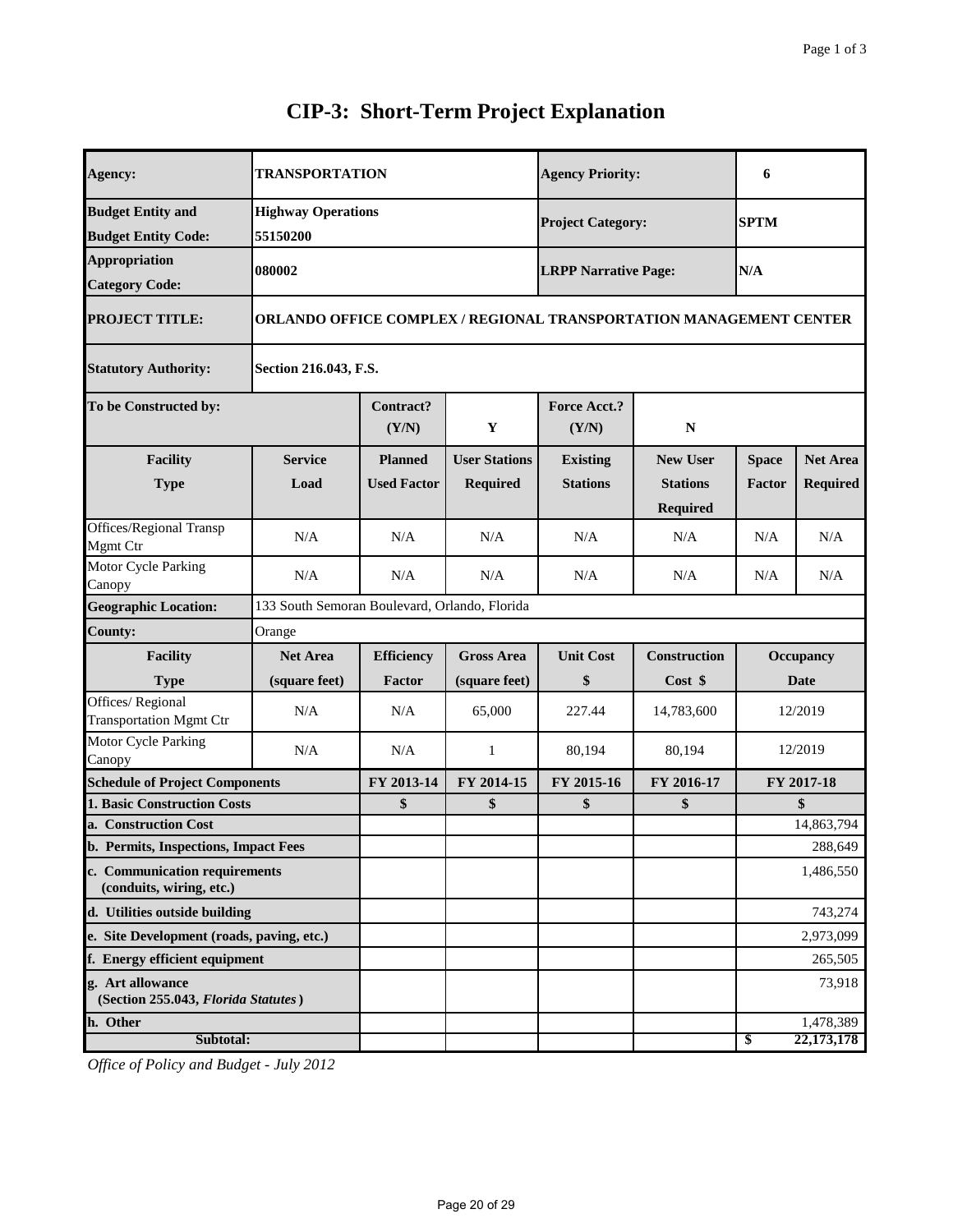|  | <b>ORLANDO OFFICE COMPLEX / REGIONAL TRANSPORTATION MANAGEMENT CENTER</b> |
|--|---------------------------------------------------------------------------|
|  |                                                                           |

| <b>Schedule of Project Components</b>  |                  | FY 2013-14 | FY 2014-15 | FY 2015-16                         | FY 2016-17                 | FY 2017-18       |
|----------------------------------------|------------------|------------|------------|------------------------------------|----------------------------|------------------|
| 2. Other Project Costs                 |                  | \$         | \$         | \$                                 | \$                         | \$               |
| a. Land/Existing Facility Acquisition  |                  |            |            |                                    |                            |                  |
| <b>b. Professional Services</b>        |                  |            |            |                                    | 551,534                    | 933,347          |
| 1) Planning/Programming                |                  |            |            |                                    |                            |                  |
| 2) Architectural/Engineering Fees      |                  |            |            |                                    |                            |                  |
| 3) On-site representatives             |                  |            |            |                                    |                            |                  |
| 4) Testing/Surveys                     |                  |            |            |                                    |                            |                  |
| 5) Other Professional Services         |                  |            |            |                                    |                            |                  |
| c. Miscellaneous Costs                 |                  |            |            |                                    |                            | 991,264          |
| d. Moveable Equipment/Furniture        |                  |            |            |                                    |                            | 2,229,843        |
| Subtotal:                              |                  |            |            |                                    | \$<br>551,534              | \$<br>4,154,454  |
| 3. All Costs $(1 + 2)$                 |                  |            |            |                                    | 551,534                    | 26,327,632       |
| 4. Permit/Inspection Fees              |                  |            |            |                                    |                            |                  |
| by Local Authorities                   |                  |            |            |                                    |                            | 222,980          |
| 5. State Fire Marshal Fees             |                  |            |            |                                    |                            | 37,159           |
| <b>Total: All Costs by Fund</b>        |                  |            |            |                                    | 551,534                    | 26,587,771       |
| <b>Fund Code:</b>                      | 2540             |            |            |                                    |                            |                  |
| <b>TOTAL</b> $(3 + 4 + 5)$             |                  |            |            |                                    | \$<br>551,534              | \$<br>26,587,771 |
| <b>Appropriations to-date:</b>         |                  |            |            | <b>Projected Costs Beyond CIP:</b> |                            |                  |
| <b>General Revenue N/A</b>             |                  |            |            |                                    | <b>General Revenue N/A</b> |                  |
| <b>Trust Funds \$0</b>                 |                  |            |            |                                    | <b>Trust Funds</b> \$0     |                  |
| <b>TOTAL</b> \$0                       |                  |            |            |                                    | <b>TOTAL</b> \$0           |                  |
| <b>Changes in Agency Service Costs</b> |                  | FY 2013-14 | FY 2014-15 | FY 2015-16                         | FY 2016-17                 | FY 2017-18       |
| Category                               | <b>Fund Code</b> | \$         | \$         | \$                                 | \$                         | \$               |
| <b>Salaries &amp; Benefits</b>         |                  |            |            |                                    |                            |                  |
| <b>Subtotal</b>                        |                  | N/A        | N/A        | N/A                                | N/A                        | N/A              |
| <b>OPS</b>                             |                  |            |            |                                    |                            |                  |
| <b>Subtotal</b>                        |                  | N/A        | $\rm N/A$  | $\rm N/A$                          | $\rm N/A$                  | N/A              |
| <b>Expenses</b>                        |                  |            |            |                                    |                            |                  |
| Subtotal                               |                  | N/A        | N/A        | N/A                                | N/A                        | $\rm N/A$        |
| Other (Specify)                        |                  |            |            |                                    |                            |                  |
| Subtotal                               |                  | N/A        | N/A        | N/A                                | N/A                        | N/A              |
| <b>Fund Totals</b>                     |                  |            |            |                                    |                            |                  |
|                                        |                  | N/A        | N/A        | N/A                                | N/A                        | N/A              |
| <b>TOTAL</b>                           |                  | $\rm N/A$  | $\rm N/A$  | N/A                                | N/A                        | $\rm N/A$        |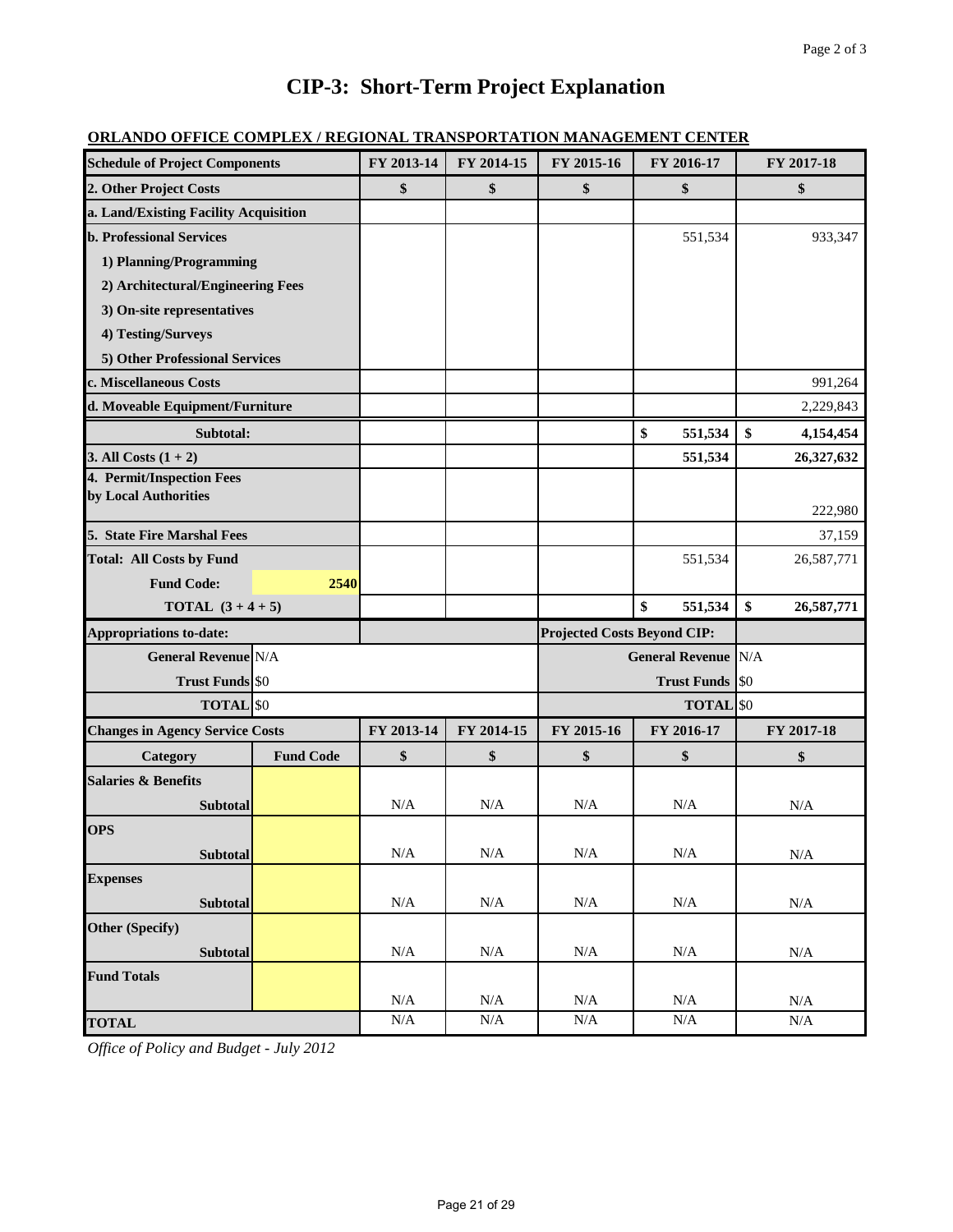#### **Purpose, Need, Scope, Relationship of Project to Agency Objectives:**

#### **ORLANDO OFFICE COMPLEX / REGIONAL TRANSPORTATION MANAGEMENT CENTER**

Budget is requested to design and construct a new Orlando Office Complex/Regional Transportation Management Center (RTMC) located in District Five in Orange County. The new facility will be approximately 65,000 square feet (s.f.) with a partial two story floor plan design, housing 340 employees. The design cost of \$551,534 is requested for FY 2016/2017; and, the construction cost of \$26,587,771 is requested for FY 2017/2018. Since this project includes the Regional Transportation Management Center, it would be split-funded using both Building/Grounds and Road/Bridge dollars. Traffic Operations staff will be including construction costs in their request for funding of the RTMC.

The existing facility is approximately 50,000 s.f. and was built in 1960 as a shopping center and later renovated into a testing center. The Department of Transportation purchased the building in 1998, converting the space to offices and creating the Regional Transportation Management and Dispatch Center. Due to expansion of both the Transportation Management System and the Dispatch Services, the RTMC floor area was expanded in 2002. The facility currently houses approximately 340 full time employees and includes the following work units: Planning and Public Transportation and Orlando Construction Offices of the Florida Department of Transportation, the Central Florida Regional Transportation Management and the Joint Law Enforcement Dispatch Center. Emergency management responder staffs from several agencies including the Florida Highway Patrol from the Department of Highway Safety and Motor Vehicles, Fish and Wildlife Conservation Commission, and the Sheriff's Office are housed in the Regional Transportation Management space to monitor traffic flow for Interstate 4 in Orlando. Approximately one third of the building space within the facility is leased to Troop D of the Florida Highway Patrol.

The existing building has a several significant issues that create constant maintenance problems and needs major reconstruction to permanently correct. The original roof construction on the complex consists of approximately eight different flat roof elevations creating numerous areas where the lower flat roof sections butt into an interior wall system. The expansion and contraction of material between the two structures in these areas creates constant leaks and mold within the building. As well, the entire front façade of the building was constructed with split face block which was stacked one block on top of another and not inter locked. The void area between the stacked block sections was filled with mortar. Due to constant expansion and contraction as well as some settling, the void areas between the stacked blocks separate and creates water intrusion on a recurring basis. The facility also has critical fire safety electrical system and generator backup issues, which requires more immediate code correction repairs that are requested in the minor repair budget request for FY 13/14.

Significant issues also include the need at this time is interior floor space and parking. Due to the continued expansion of the Regional Transportation Management System and Joint Dispatch Services, additional floor space is needed that is not available in the existing floor plan. In addition, the parking is currently insufficient for the number of employees and visitors that utilize the facility. Along with the 340 full time employees there are 150 visitors on any average day. In many instances parking is directed to a neighboring shopping plaza some distance from the facility. Also, with such a large foot print of the building, there is insufficient space around the perimeter of the building for emergency vehicle access. The new facility will allow for adequate floor space to house the employees from the different agencies, and will provide storage space which is currently inadequate as well as additional parking to support the facility.

The Department's policy is to use the United States Green Building Councils (USGBC) Leadership in Energy and Environmental Design (LEED) green building program for new building construction and renovations as the basis for design and construction. This new building construction project will strive for LEED certification.

| FY 2016/2017 - Budget is requested to procure the services of a Design/Build Professional to |              |  |
|----------------------------------------------------------------------------------------------|--------------|--|
| develop a Design/Build Criteria Package and Site Plan                                        | \$551.534    |  |
| FY 2017/2018 - Budget is requested for Construction & other project related costs            | \$26,587,771 |  |
| TOTAL PROJECT COST                                                                           | \$27,139,305 |  |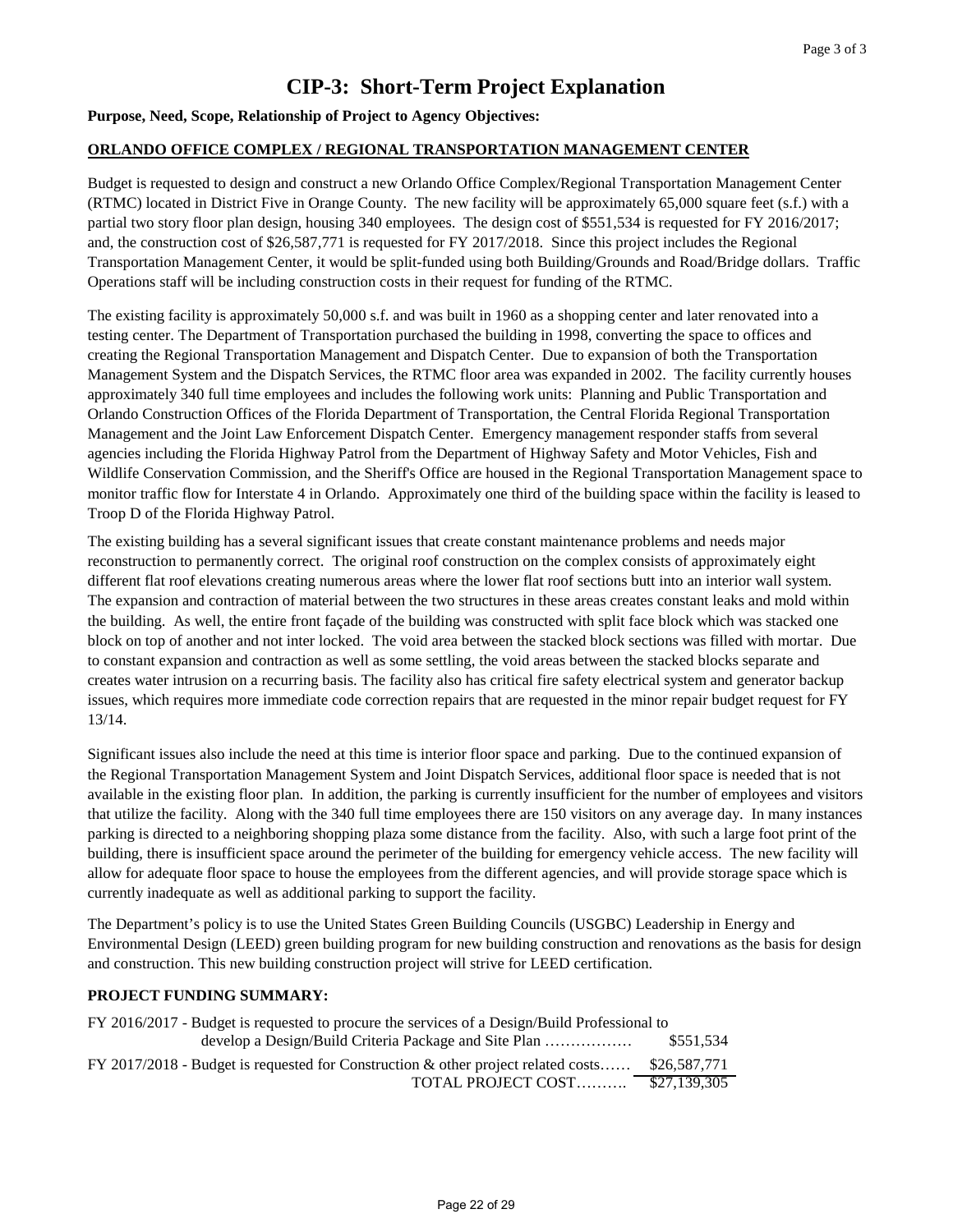

# **LEGISLATIVE BUDGET REQUEST 2013-2014**

# CIP-3 Project Explanation – Executive Direction

- (i) CIP-3: Major Renovation Construction Project (Burns Building Auditorium-Asbestos Abatement/Life Safety/ADA, Leon County, Appropriation Category 080002)
- (ii) CIP-3: Major Building Component Replacement Project (Tampa District Headquarters Chiller Replacement, Hillsborough County, Appropriation Category 080002)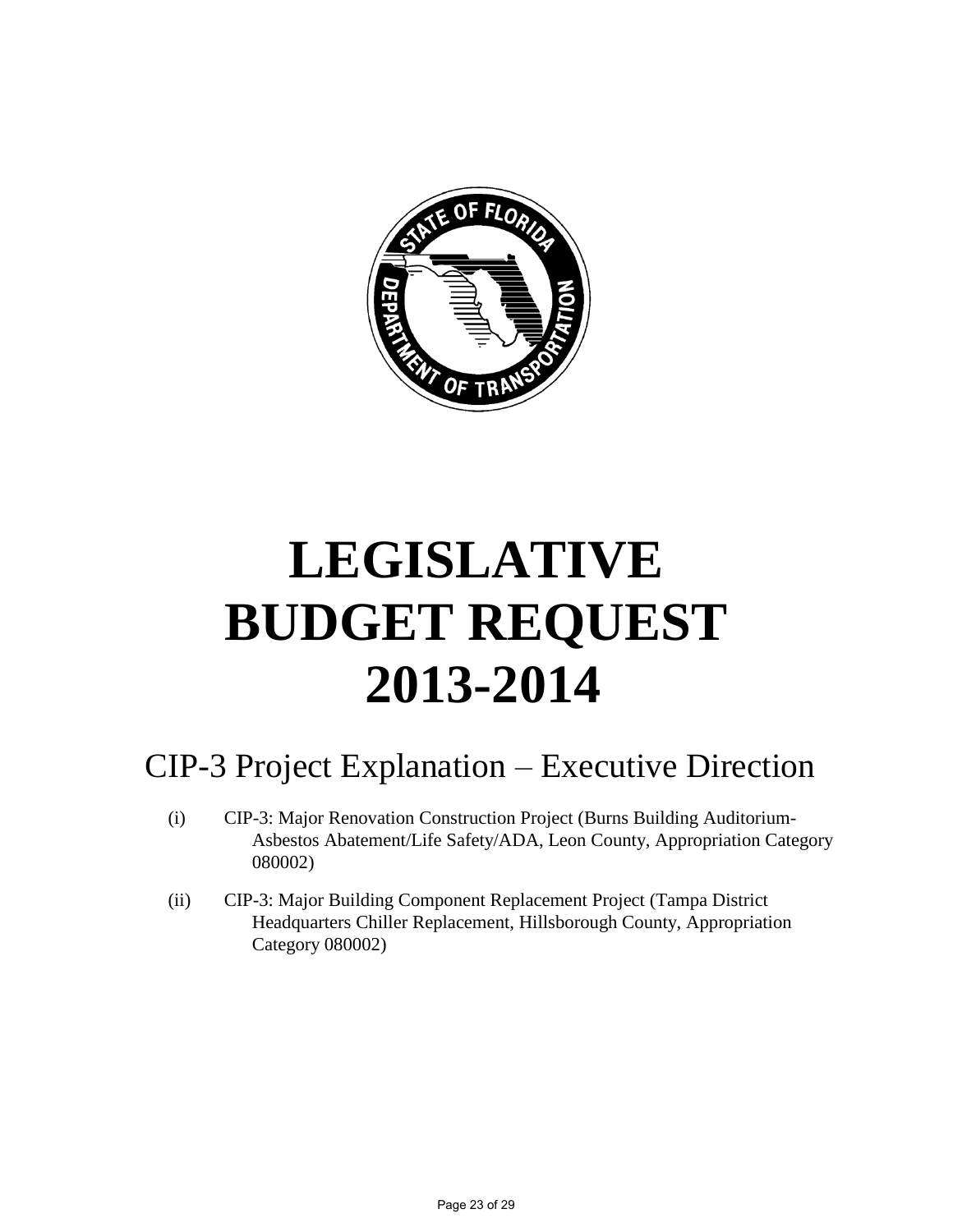| Agency:                                                | <b>TRANSPORTATION</b>                      |                                                                                    |                                         | <b>Agency Priority:</b>            |                                                       | 4                      |                                    |
|--------------------------------------------------------|--------------------------------------------|------------------------------------------------------------------------------------|-----------------------------------------|------------------------------------|-------------------------------------------------------|------------------------|------------------------------------|
| <b>Budget Entity and</b><br><b>Budget Entity Code:</b> | <b>Executive Direction</b><br>55150500     |                                                                                    |                                         | <b>Project Category:</b>           |                                                       | OF                     |                                    |
| <b>Appropriation</b><br><b>Category Code:</b>          | 080002                                     |                                                                                    | N/A<br><b>LRPP Narrative Page:</b>      |                                    |                                                       |                        |                                    |
| <b>PROJECT TITLE:</b>                                  |                                            | TALLAHASSEE BURNS BUILDING AUDITORIUM-ASBESTOS<br><b>ABATEMENT/LIFE SAFETY/ADA</b> |                                         |                                    |                                                       |                        |                                    |
| <b>Statutory Authority:</b>                            | Section 216.043, F.S.                      |                                                                                    |                                         |                                    |                                                       |                        |                                    |
| To be Constructed by:                                  |                                            | Contract?<br>(Y/N)                                                                 | Y                                       | <b>Force Acct.?</b><br>(Y/N)       | ${\bf N}$                                             |                        |                                    |
| Facility<br><b>Type</b>                                | <b>Service</b><br>Load                     | <b>Planned</b><br><b>Used Factor</b>                                               | <b>User Stations</b><br><b>Required</b> | <b>Existing</b><br><b>Stations</b> | <b>New User</b><br><b>Stations</b><br><b>Required</b> | <b>Space</b><br>Factor | <b>Net Area</b><br><b>Required</b> |
| <b>Burns Auditorium</b>                                | N/A                                        | N/A                                                                                | N/A                                     | N/A                                | N/A                                                   | N/A                    | N/A                                |
| <b>Geographic Location:</b>                            | 605 Suwannee Street, Tallahassee, FL 32399 |                                                                                    |                                         |                                    |                                                       |                        |                                    |
| <b>County:</b>                                         | Leon                                       |                                                                                    |                                         |                                    |                                                       |                        |                                    |
| <b>Facility</b><br><b>Type</b>                         | <b>Net Area</b><br>(square feet)           | <b>Efficiency</b><br>Factor                                                        | <b>Gross Area</b><br>(square feet)      | <b>Unit Cost</b><br>\$             | <b>Construction</b><br>Cost \$                        |                        | Occupancy<br><b>Date</b>           |
| Auditorium                                             | N/A                                        | N/A                                                                                | 5,200                                   | 187.98                             | 977,496                                               |                        | 6/30/2015                          |
| <b>Schedule of Project Components</b>                  |                                            | FY 2013-14                                                                         | FY 2014-15                              | FY 2015-16                         | FY 2016-17                                            |                        | FY 2017-18                         |
| <b>1. Basic Construction Costs</b>                     |                                            | \$                                                                                 | \$                                      | \$                                 | \$                                                    |                        | \$                                 |
| a. Construction Cost                                   |                                            |                                                                                    | 977,496                                 |                                    |                                                       |                        |                                    |
| <b>b. Permits, Inspections, Impact Fees</b>            |                                            |                                                                                    |                                         |                                    |                                                       |                        |                                    |
| c. Communication requirements                          |                                            |                                                                                    | 130,670                                 |                                    |                                                       |                        |                                    |
| (conduits, wiring, etc.)                               |                                            |                                                                                    |                                         |                                    |                                                       |                        |                                    |
| d. Utilities outside building                          |                                            |                                                                                    |                                         |                                    |                                                       |                        |                                    |
| e. Site Development (roads, paving, etc.)              |                                            |                                                                                    |                                         |                                    |                                                       |                        |                                    |
| f. Energy efficient equipment                          |                                            |                                                                                    | 162,668                                 |                                    |                                                       |                        |                                    |
| g. Art allowance                                       |                                            |                                                                                    |                                         |                                    |                                                       |                        |                                    |
| (Section 255.043, Florida Statutes)                    |                                            |                                                                                    |                                         |                                    |                                                       |                        |                                    |
| h. Other                                               |                                            |                                                                                    | 104,676                                 |                                    |                                                       |                        |                                    |
| Subtotal:                                              |                                            |                                                                                    | \$1,375,510                             |                                    |                                                       |                        |                                    |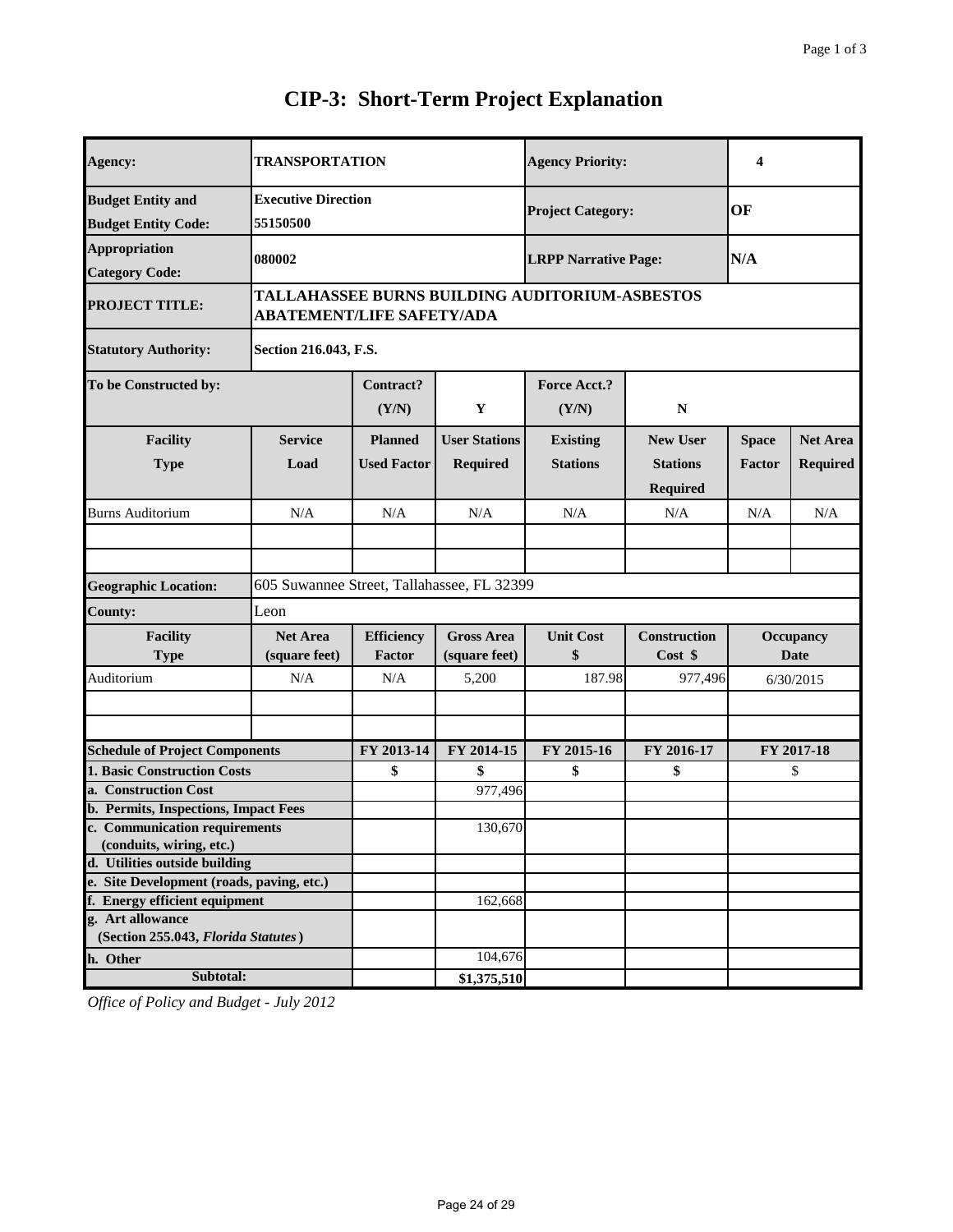| <b>TALLAHASSEE BURNS BUILDING AUDITORIUM-ASBESTOS ABATEMENT/LIFE SAFETY/ADA</b>                                                                                                 |  |  |                                  |            |                   |  |  |  |  |
|---------------------------------------------------------------------------------------------------------------------------------------------------------------------------------|--|--|----------------------------------|------------|-------------------|--|--|--|--|
| <b>Schedule of Project Components</b>                                                                                                                                           |  |  | FY 2013-14 FY 2014-15 FY 2015-16 | FY 2016-17 | <b>FY 2017-18</b> |  |  |  |  |
| 2. Other Project Costs                                                                                                                                                          |  |  |                                  |            |                   |  |  |  |  |
| $\mathbf{L}$ a $\mathbf{L}$ and $\mathbf{E}$ $\mathbf{L}$ at $\mathbf{L}$ and $\mathbf{L}$ and $\mathbf{L}$ are $\mathbf{L}$ and $\mathbf{L}$ and $\mathbf{L}$ are $\mathbf{L}$ |  |  |                                  |            |                   |  |  |  |  |

| a. Land/Existing Facility Acquisition  |                  |            |             |                                    |                        |            |
|----------------------------------------|------------------|------------|-------------|------------------------------------|------------------------|------------|
| <b>b. Professional Services</b>        |                  |            | 67,228      |                                    |                        |            |
| 1) Planning/Programming                |                  |            |             |                                    |                        |            |
| 2) Architectural/Engineering Fees      |                  |            |             |                                    |                        |            |
| 3) On-site representatives             |                  |            |             |                                    |                        |            |
| 4) Testing/Surveys                     |                  |            |             |                                    |                        |            |
| 5) Other Professional Services         |                  |            |             |                                    |                        |            |
| c. Miscellaneous Costs                 |                  |            |             |                                    |                        |            |
| d. Moveable Equipment/Furniture        |                  |            | 172,700     |                                    |                        |            |
| Subtotal:                              |                  |            | \$239,928   |                                    |                        |            |
| 3. All Costs $(1 + 2)$                 |                  |            | \$1,615,438 |                                    |                        |            |
| 4. Permit/Inspection Fees              |                  |            |             |                                    |                        |            |
| by Local Authorities                   |                  |            | 10,000      |                                    |                        |            |
| 5. State Fire Marshal Fees             |                  |            | 4,500       |                                    |                        |            |
| <b>Total: All Costs by Fund</b>        |                  |            | 1,629,938   |                                    |                        |            |
| <b>Fund Code:</b>                      | 2540             |            |             |                                    |                        |            |
| TOTAL $(3+4+5)$                        |                  |            | \$1,629,938 |                                    |                        |            |
| <b>Appropriations to-date:</b>         |                  |            |             | <b>Projected Costs Beyond CIP:</b> |                        |            |
| <b>General Revenue N/A</b>             |                  |            |             |                                    | <b>General Revenue</b> | N/A        |
| <b>Trust Funds \$0</b>                 |                  |            |             |                                    | <b>Trust Funds</b>     | <b>SO</b>  |
| <b>TOTAL</b> \$0                       |                  |            |             |                                    | <b>TOTAL</b> \$0       |            |
| <b>Changes in Agency Service Costs</b> |                  |            |             |                                    |                        |            |
|                                        |                  | FY 2013-14 | FY 2014-15  | FY 2015-16                         | FY 2016-17             | FY 2017-18 |
| <b>Category</b>                        | <b>Fund Code</b> | \$         | \$          | \$                                 | \$                     | \$         |
| <b>Salaries &amp; Benefits</b>         |                  |            |             |                                    |                        |            |
| <b>Subtotal</b>                        |                  | N/A        | N/A         | N/A                                | N/A                    | N/A        |
|                                        |                  |            |             |                                    |                        |            |
| <b>OPS</b>                             |                  | N/A        | N/A         | N/A                                | N/A                    |            |
| <b>Subtotal</b>                        |                  |            |             |                                    |                        | N/A        |
| <b>Expenses</b><br><b>Subtotal</b>     |                  | N/A        | N/A         | N/A                                | N/A                    |            |
|                                        |                  |            |             |                                    |                        | N/A        |
| <b>Other (Specify)</b>                 |                  |            |             |                                    |                        |            |
| <b>Subtotal</b>                        |                  | N/A        | N/A         | N/A                                | N/A                    | N/A        |
| <b>Fund Totals</b>                     |                  |            |             |                                    |                        |            |
|                                        |                  | N/A<br>N/A | N/A<br>N/A  | N/A<br>N/A                         | N/A<br>N/A             | N/A        |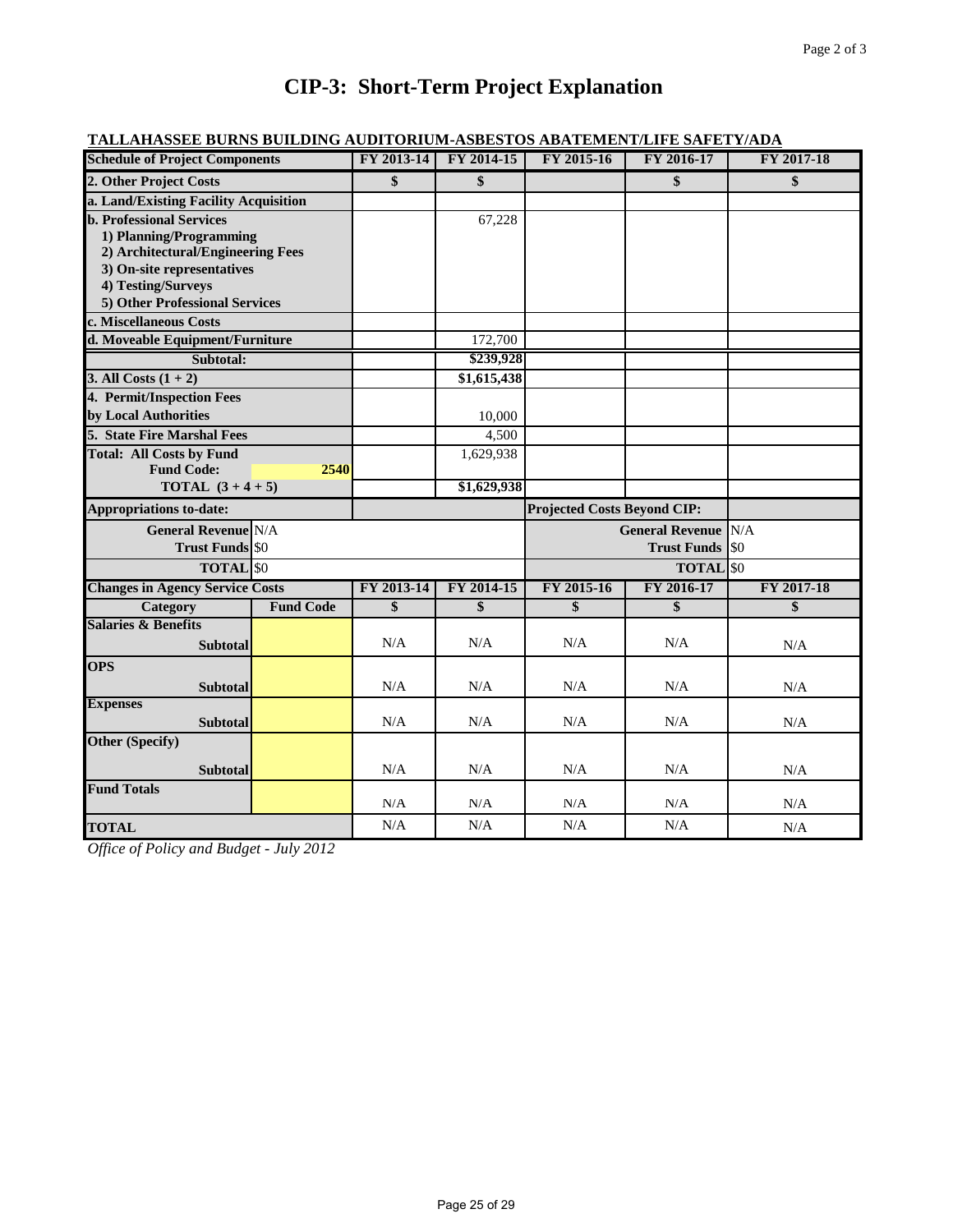#### **TALLAHASSEE BURNS BUILDING AUDITORIUM-ASBESTOS ABATEMENT/LIFE SAFETY/ADA**

#### **Purpose, Need, Scope, Relationship of Project to Agency Objectives:**

Budget is requested to initiate a design-build project to renovate the Burns Auditorium located adjacent to the Haydon Burns Building in Tallahassee, Florida in Leon County. The auditorium is a 5,200 square foot, joint use facility, used by the Department of Transportation (DOT) and many other agencies in the capitol complex. Over the years, many public and administrative hearings, training sessions, legislative committee meetings, and many other events, have been hosted in the DOT auditorium, by many other agencies, the legislature, and the Governor's Office, making the Burns Building Auditorium one of the highest use facilities in the capitol complex.

The existing auditorium is forty-six years old and has not been renovated since its initial construction in 1966. The existing structure does not meet current life safety and Americans With Disabilities Act (ADA) requirements. Two prior State Fire Marshal inspections have cited the auditorium for failing to meet life safety codes. To correct the life safety deficiencies cited by the State Fire Marshal, forty-six year old air-handler equipment located in two separate mechanical rooms must be removed from the ceiling in order to construct fire-resistant walls to separate auditorium meeting space from mechanical rooms in the facility. Removing the air-handling equipment, which should be replaced with more energy efficient equipment, will require significant asbestos abatement work involving adjacent piping and duct work. The asbestos abatement work will also require removing and replacing the ceiling and overhead lighting system in the mechanical room, lobby and meeting room space in the auditorium. The extent of these renovations will require facility restrooms to be brought up to existing code to meet ADA requirements, inasmuch as toilet, sink, and the turning radius within the restrooms, do not meet accessibility requirements. Significant interior architectural and mechanical work will be required to renovate restrooms to meet new code requirements.

As part of the renovation, and while work is underway, budget is also requested to upgrade deteriorated furniture, carpet, building electrical systems, and to reconstruct the facility with new video/teleconferencing and other presentation equipment. These necessary improvements will enhance the functionality of the auditorium for DOT and the many agencies that will continue to use the facility for many years after the renovation is complete.

| $FY$ 2014/2015 - Budget is requested for construction & other project |             |
|-----------------------------------------------------------------------|-------------|
|                                                                       | \$1,629,938 |
| TOTAL PROJECT COSTS                                                   | \$1,629,938 |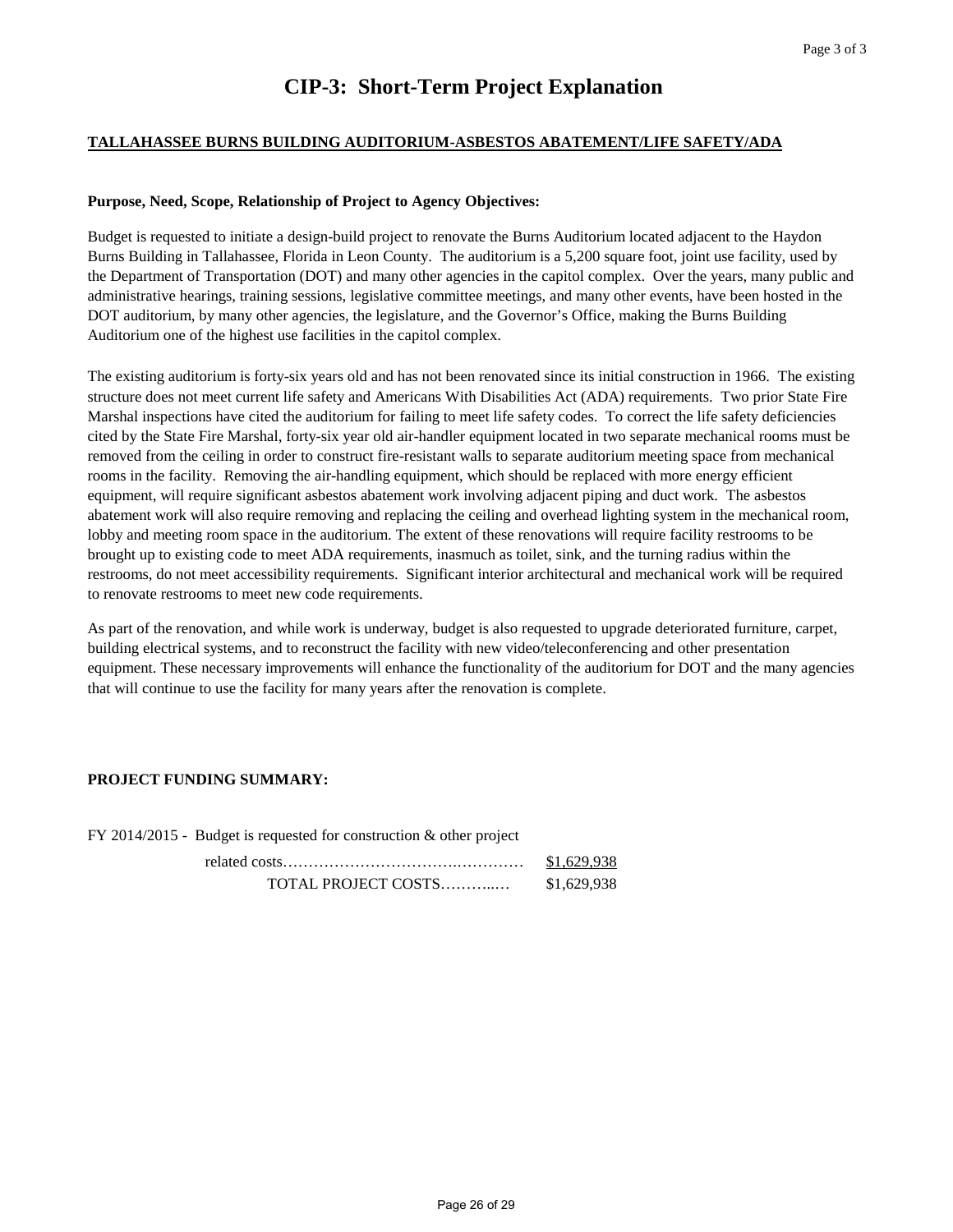| Agency:                                           | <b>TRANSPORTATION</b>                           |                                                 |                      | <b>Agency Priority:</b>     |                     | 7                        |                 |
|---------------------------------------------------|-------------------------------------------------|-------------------------------------------------|----------------------|-----------------------------|---------------------|--------------------------|-----------------|
| <b>Budget Entity and</b>                          | <b>Executive Direction</b>                      |                                                 |                      | <b>Project Category:</b>    |                     | OF                       |                 |
| <b>Budget Entity Code:</b>                        | 55150500                                        |                                                 |                      |                             |                     |                          |                 |
| <b>Appropriation</b>                              |                                                 |                                                 |                      |                             |                     |                          |                 |
| <b>Category Code:</b>                             | 080002                                          |                                                 |                      | <b>LRPP Narrative Page:</b> |                     | N/A                      |                 |
|                                                   |                                                 |                                                 |                      |                             |                     |                          |                 |
| <b>PROJECT TITLE:</b>                             |                                                 | TAMPA DISTRICT HEADQUARTERS CHILLER REPLACEMENT |                      |                             |                     |                          |                 |
| <b>Statutory Authority:</b>                       |                                                 | Section 216.043, F.S.                           |                      |                             |                     |                          |                 |
| To be Constructed by:                             |                                                 | Contract?                                       |                      | Force Acct.?                |                     |                          |                 |
|                                                   |                                                 | (Y/N)                                           | $\mathbf Y$          | (Y/N)                       | ${\bf N}$           |                          |                 |
|                                                   |                                                 |                                                 |                      |                             |                     |                          |                 |
| <b>Facility</b>                                   | <b>Service</b>                                  | <b>Planned</b>                                  | <b>User Stations</b> | <b>Existing</b>             | <b>New User</b>     | <b>Space</b>             | <b>Net Area</b> |
| <b>Type</b>                                       | Load                                            | <b>Used Factor</b>                              | <b>Required</b>      | <b>Stations</b>             | <b>Stations</b>     | Factor                   | <b>Required</b> |
|                                                   |                                                 |                                                 |                      |                             | <b>Required</b>     |                          |                 |
| <b>District Headquarters</b>                      | N/A                                             | 100%                                            | N/A                  | N/A                         | N/A                 | N/A                      | N/A             |
|                                                   |                                                 |                                                 |                      |                             |                     |                          |                 |
| <b>Geographic Location:</b>                       | 11201 N. Malcolm McKinley Drive, Tampa, Florida |                                                 |                      |                             |                     |                          |                 |
| <b>County:</b>                                    | Hillsborough                                    |                                                 |                      |                             |                     |                          |                 |
|                                                   |                                                 |                                                 |                      |                             |                     |                          |                 |
| <b>Facility</b>                                   | <b>Net Area</b>                                 | <b>Efficiency</b><br>Factor                     | <b>Gross Area</b>    | <b>Unit Cost</b>            | <b>Construction</b> | Occupancy<br><b>Date</b> |                 |
| <b>Type</b>                                       | (square feet)                                   |                                                 | (square feet)        | \$                          | Cost \$             |                          |                 |
| District Headquarters                             | 115200                                          | 100                                             | 115,200              |                             |                     |                          |                 |
|                                                   |                                                 |                                                 |                      |                             |                     |                          |                 |
| <b>Schedule of Project Components</b>             |                                                 | FY 2013-14                                      | FY 2014-15           | FY 2015-16                  | FY 2016-17          |                          | FY 2017-18      |
| <b>1. Basic Construction Costs</b>                |                                                 | \$                                              | \$                   | \$                          | \$                  |                          | \$              |
| a. Construction Cost                              |                                                 |                                                 |                      |                             |                     |                          |                 |
| b. Permits, Inspections, Impact Fees              |                                                 |                                                 |                      |                             |                     |                          |                 |
| c. Communication requirements                     |                                                 |                                                 |                      |                             |                     |                          |                 |
| (conduits, wiring, etc.)                          |                                                 |                                                 |                      |                             |                     |                          |                 |
| d. Utilities outside building                     |                                                 |                                                 |                      |                             |                     |                          |                 |
| e. Site Development (roads, paving, etc.)         |                                                 |                                                 |                      |                             |                     |                          |                 |
| f. Energy efficient equipment<br>g. Art allowance |                                                 |                                                 |                      |                             |                     |                          | 3,096,502       |
| (Section 255.043, Florida Statutes)               |                                                 |                                                 |                      |                             |                     |                          |                 |
| h. Other                                          |                                                 |                                                 |                      |                             |                     |                          |                 |
| Subtotal:                                         |                                                 |                                                 |                      |                             |                     | \$                       | 3,096,502       |
|                                                   |                                                 |                                                 |                      |                             |                     |                          |                 |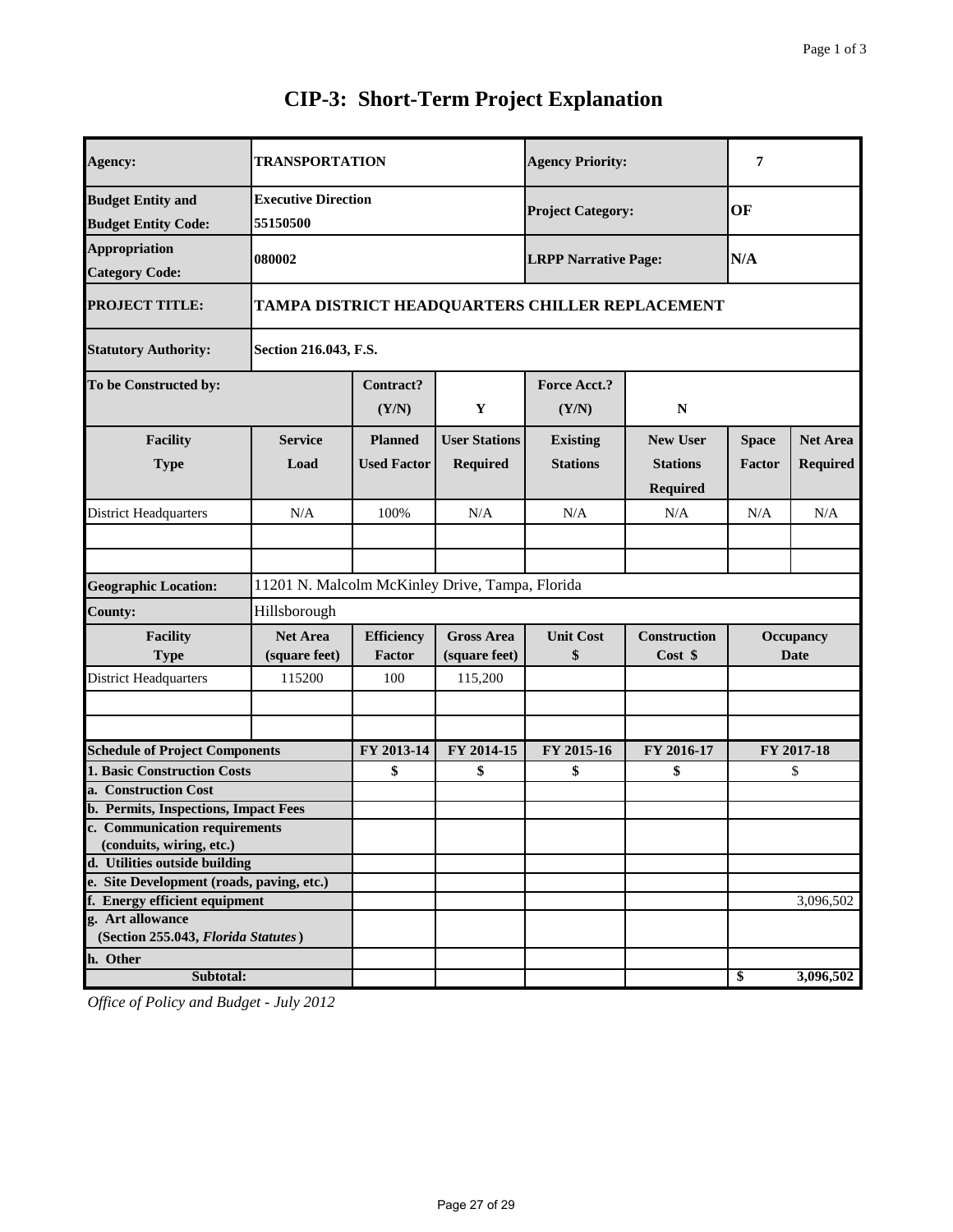|  |  | <b>TAMPA DISTRICT HEADQUARTERS CHILLER REPLACEMENT</b> |
|--|--|--------------------------------------------------------|
|  |  |                                                        |

| <b>Schedule of Project Components</b>                |                  | FY 2013-14 | FY 2014-15 | FY 2015-16                         | FY 2016-17             | FY 2017-18       |
|------------------------------------------------------|------------------|------------|------------|------------------------------------|------------------------|------------------|
| 2. Other Project Costs                               |                  | \$         | \$         |                                    | \$                     | \$               |
| a. Land/Existing Facility Acquisition                |                  |            |            |                                    |                        |                  |
| <b>b. Professional Services</b>                      |                  |            |            |                                    |                        | 340,676          |
| 1) Planning/Programming                              |                  |            |            |                                    |                        |                  |
| 2) Architectural/Engineering Fees                    |                  |            |            |                                    |                        |                  |
| 3) On-site representatives                           |                  |            |            |                                    |                        |                  |
| 4) Testing/Surveys<br>5) Other Professional Services |                  |            |            |                                    |                        |                  |
| c. Miscellaneous Costs                               |                  |            |            |                                    |                        |                  |
| d. Moveable Equipment/Furniture                      |                  |            |            |                                    |                        |                  |
| Subtotal:                                            |                  |            |            |                                    |                        | 340,676          |
| 3. All Costs $(1 + 2)$                               |                  |            |            |                                    |                        | 3,437,178        |
| 4. Permit/Inspection Fees                            |                  |            |            |                                    |                        |                  |
| by Local Authorities                                 |                  |            |            |                                    |                        | 6,083            |
| 5. State Fire Marshal Fees                           |                  |            |            |                                    |                        | 7,604            |
| <b>Total: All Costs by Fund</b>                      |                  |            |            |                                    |                        | 3,450,865        |
| <b>Fund Code:</b>                                    | 2540             |            |            |                                    |                        |                  |
| <b>TOTAL</b> $(3 + 4 + 5)$                           |                  |            |            |                                    |                        | \$<br>3,450,865  |
| <b>Appropriations to-date:</b>                       |                  |            |            | <b>Projected Costs Beyond CIP:</b> |                        |                  |
| <b>General Revenue N/A</b>                           |                  |            |            |                                    | <b>General Revenue</b> | N/A              |
| <b>Trust Funds</b> \$0                               |                  |            |            |                                    | <b>Trust Funds</b>     | $\overline{180}$ |
| <b>TOTAL</b> \$0                                     |                  |            |            |                                    | <b>TOTAL</b> \$0       |                  |
| <b>Changes in Agency Service Costs</b>               |                  | FY 2013-14 | FY 2014-15 | FY 2015-16                         | FY 2016-17             | FY 2017-18       |
| <b>Category</b>                                      | <b>Fund Code</b> | \$         | \$         | \$                                 | $\overline{\$}$        | \$               |
| <b>Salaries &amp; Benefits</b>                       |                  |            |            |                                    |                        |                  |
| <b>Subtotal</b>                                      |                  | N/A        | N/A        | N/A                                | N/A                    | N/A              |
| <b>OPS</b>                                           |                  |            |            |                                    |                        |                  |
| <b>Subtotal</b>                                      |                  | N/A        | N/A        | N/A                                | N/A                    | N/A              |
| <b>Expenses</b>                                      |                  |            |            |                                    |                        |                  |
| <b>Subtotal</b>                                      |                  | N/A        | N/A        | N/A                                | N/A                    | N/A              |
| <b>Other (Specify)</b>                               |                  |            |            |                                    |                        |                  |
| <b>Subtotal</b>                                      |                  | N/A        | N/A        | N/A                                | N/A                    | N/A              |
| <b>Fund Totals</b>                                   |                  |            |            |                                    |                        |                  |
|                                                      |                  | N/A        | N/A        | N/A                                | N/A                    | N/A              |
| <b>TOTAL</b>                                         |                  | N/A        | N/A        | N/A                                | N/A                    | N/A              |